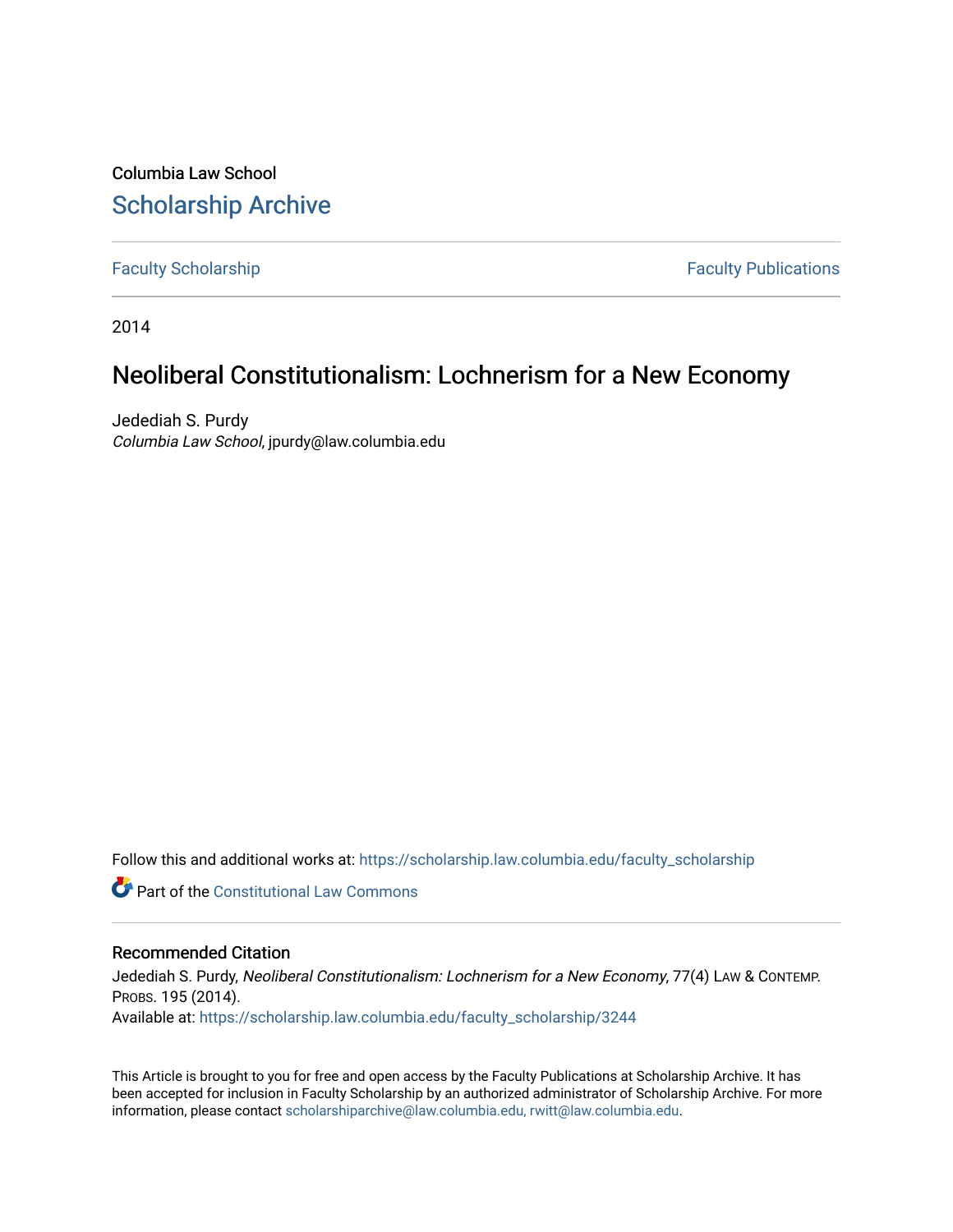# NEOLIBERAL CONSTITUTIONALISM: LOCHNERISM FOR A NEW ECONOMY

#### JEDEDIAH PURDY\*

#### I

## INTRODUCTION

Neoliberalism has a constitutional face. It figures in judicial and popular interpretations of free speech, due process, equal protection, and federalism, as surely as it does in intellectual property, family law, health policy, and the other areas that our contributors address.<sup>1</sup> In this article, I make the case that there is something special about the *constitutional* expression of neoliberalism, which arises from three features of constitutional law: its basicness, its breadth, and its integrating tendency.

Constitutional neoliberalism is *basic* because it weaves neoliberal ideas into some of the country's most fundamental legal principles. Constitutional doctrines of rights and structure both set out the elemental boundaries of governance—what governments may and may not do—and tie these rudiments of public power and constraint to orienting moral ideas: what interests and capacities most matter in people, which collective purposes define the role of government, and which constraints on government are essential to respecting individuals. Constitutional neoliberalism is *broad* in that it touches many areas of legal regulation, from state controls on pharmaceutical marketing to the federal individual-insurance mandate to corporate campaign contributions. It is *integrating* because the burden of principled constitutional decisionmaking is to identify common stakes across these areas. Giving an account of liberty and equality that integrates a variety of areas of regulation tends to produce, however roughly and inconsistently, a moral image of the person as a constitutional citizen. An account of federalism tends to produce such an image of the levels and roles of government. And where a variety of constitutional doctrines set limits on the regulation of economic life, they tend to produce a moral image of the economy.

In particular, I argue that there is value in illuminating emerging constitutional neoliberalism by comparison with the much-debated *Lochner*

Copyright © 2014 by Jedediah Purdy.

This article is also available at http://lcp.law.duke.edu/.

\* Robinson O. Everett Professor of Law, Duke University School of Law.

 <sup>1.</sup> *See* Anne L. Alstott, *Neoliberalism in U.S. Family Law: Negative Liberty and Laissez-Faire Markets in the Minimal State*, 77 LAW & CONTEMP. PROBS., no. 4, 2014 at 25; Robert Hockett, *Preliberal Autonomy and Postliberal Finance*, 77 LAW & CONTEMP. PROBS., no. 4, 2014 at 105; Amy Kapczynski, *Intellectual Property's Leviathan*, 77 LAW & CONTEMP. PROBS., no. 4, 2014 at 131; Frank Pasquale, *The Hidden Costs of Health Care Cost-Cutting: Toward a Postneoliberal Health-Reform Agenda*, 77 LAW & CONTEMP. PROBS., no. 4, 2014 at 171.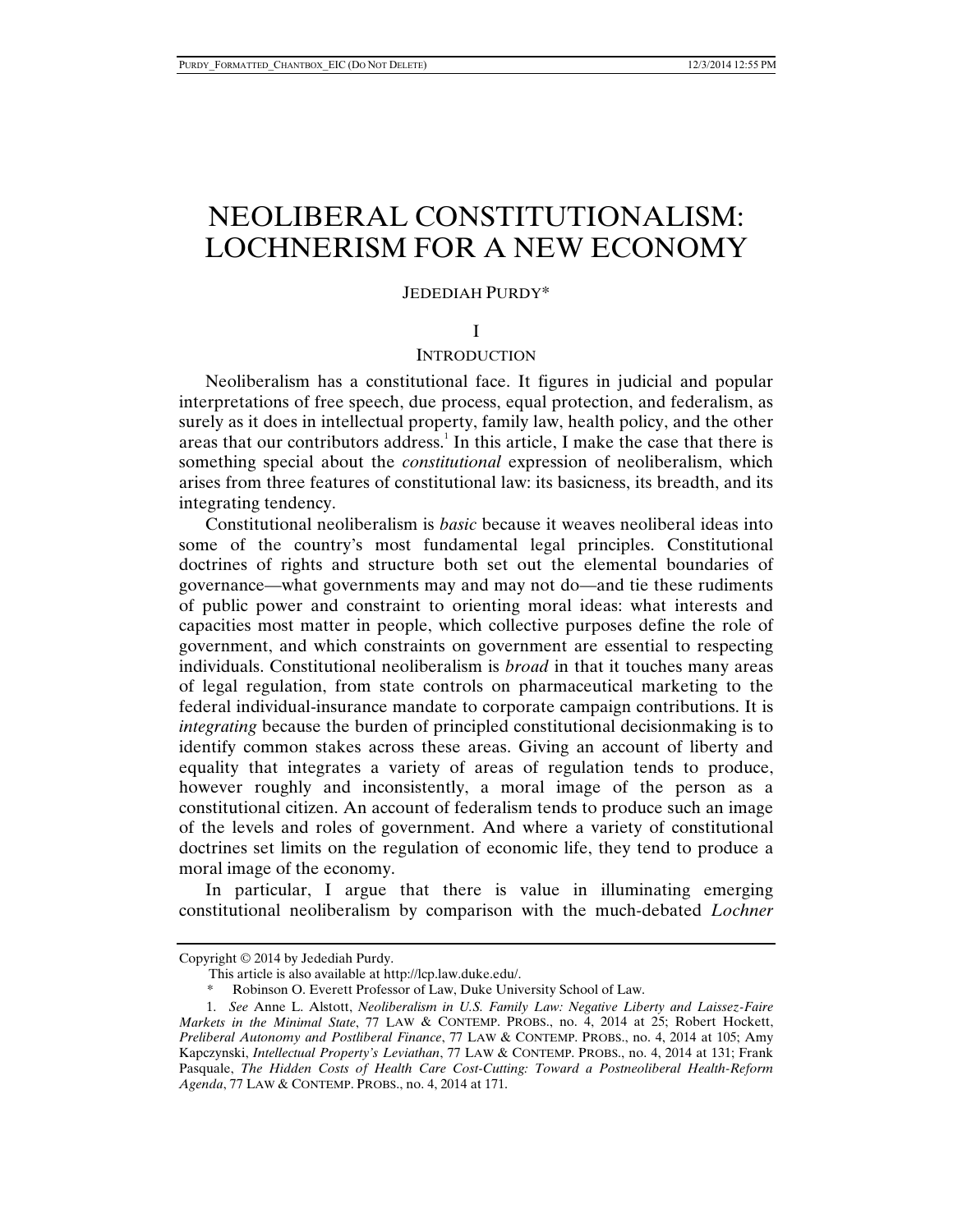era, the period when U.S. jurisprudence came closest to constitutionalizing classical liberalism in economic matters. The comparison focuses attention on a series of key issues, despite the obvious dangers of tendentious parallel-drawing and hasty generalization that inhere in aligning distinct eras. These dangers are worth specifying upfront, as they are sure to occur to thoughtful readers. One danger has to do with the characterization of "constitutional eras," in the past or in one's own time, which of course can obscure more than it reveals about the messiness, diversity, and contestation within any moment of constitutional law and politics, and about the continuity across "eras" of constitutional themes and concerns. In other words, talk of eras can make the Constitution seem both falsely whole at any moment and falsely fragmented across time.

The second danger lies in comparison, in which two interpretations, each necessarily simplified, are set alongside each other for mutual illumination; plainly, the effect could be to amplify distortion instead. That being said, however, it is also true that in constitutional law, the whole is sometimes more than the sum of its parts, and commentators need ways to acknowledge and work with this fact. Constitutional law has epochs: between the mid 1950s and the late 1960s, the Supreme Court of Chief Justice Earl Warren went to war against Southern segregation, implemented a strong new voting-rights jurisprudence, and revolutionized criminal law with a series of protections for the accused. The individual cases of that time are part of a larger picture of the Court's role: to help create a certain kind of decent society by enforcing an image of the legal and political meaning of equal citizenship in a democratic polity. American society gathers this set of facts within the term "Warren Court," which critics and celebrators alike understand despite the many necessary qualifications.

## II

## WHY CALL IT A NEW LOCHNERISM? WHAT THE COMPARISON SHOWS ABOUT NEOLIBERAL CONSTITUTIONALISM

The "Lochner era," of course, refers to the Supreme Court's desultory affair with economic libertarianism, beginning in the late nineteenth century and abruptly ending on or about March 29, 1937, with *West Coast Hotel Co. v. Parrish*. 2 In the namesake 1905 case, *Lochner v. New York*, the Supreme Court invalidated a state law setting maximum daily and weekly hours for bakers.<sup>3</sup> The Court ruled that the law violated constitutionally protected "liberty of contract," the freedom of both employees and employers to make whatever agreements they saw fit.<sup>4</sup> Minimum-wage laws were another prime target of *Lochner* reasoning because they forbade the contractual choice to accept low

 <sup>2. 300</sup> U.S. 379 (1937).

 <sup>3. 198</sup> U.S. 45 (1905).

 <sup>4.</sup> *Id.* at 64.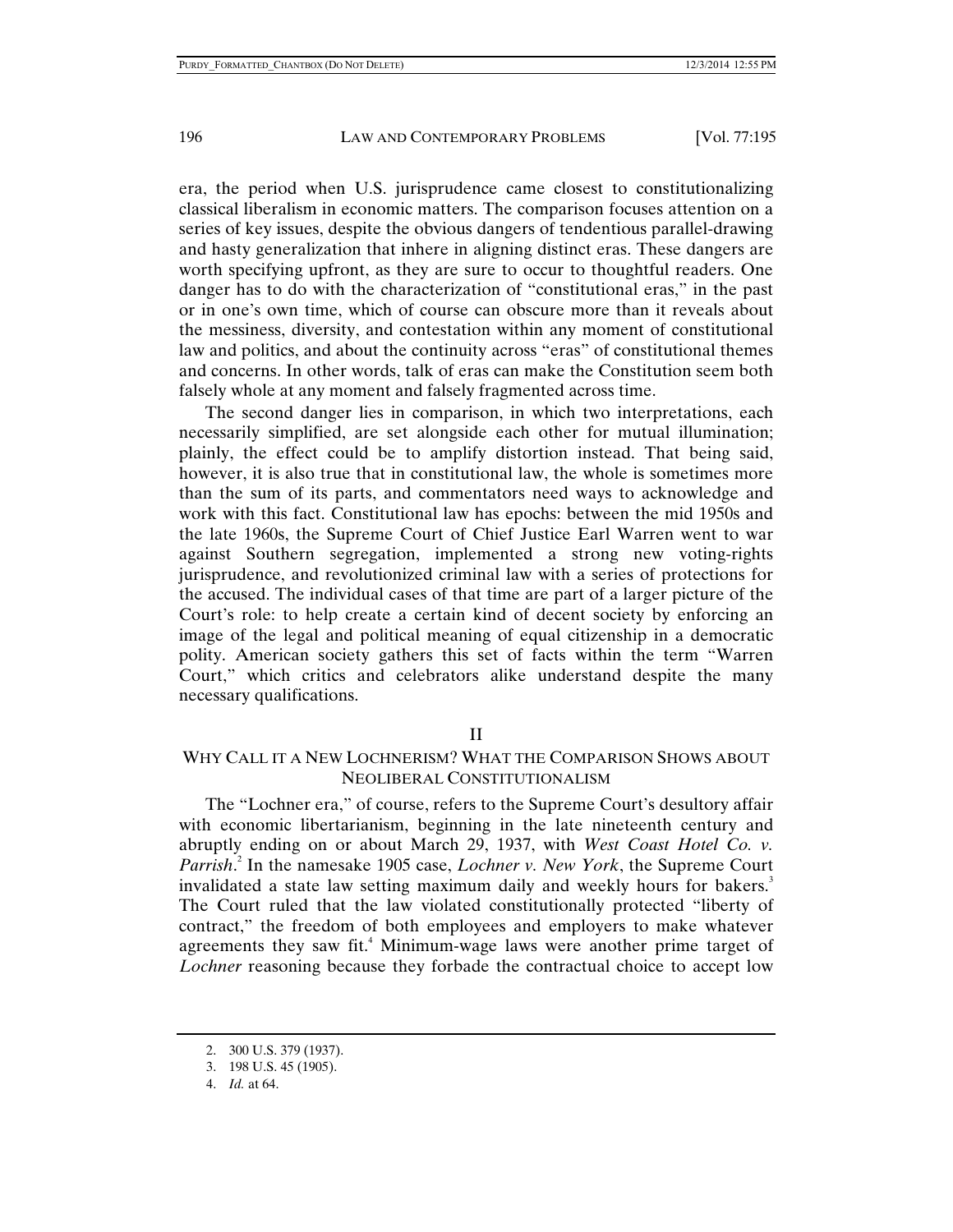pay.5 The Court also invalidated laws that voided anti-union contracts to advance organized labor, struck down price regulations,<sup>7</sup> and, more sympathetically, overturned barriers to entry in some trades<sup>8</sup> and invalidated a residential segregation law as a violation of the white seller's right to transfer his property as he liked.<sup>9</sup> Between the 1880s and the 1930s, the Supreme Court struck down more than 200 pieces of state and federal legislation as violations of "economic liberty" and laissez-faire policy.

More specifically, the *Lochner* era provides a hindsight view—with the partly artificial neatness of a completed episode—of what constitutional jurisprudence can look like when it adopts a moralized view of economic life that protects individual autonomy in market transactions.

First, key cases in the era take certain economic transactions as paradigms of constitutional liberty and equality. *Lochner* itself embraces a picture of liberty that centers on the contractual transactions of the autonomous producer—the worker bargaining with a potential employer over the terms of the labor contract. The same is true of cases dealing with wages, anti-union contract terms, and other products of labor-market bargaining. The paradigmatic constitutional citizen of these cases exercises the economic autonomy of a buyer or seller of labor, of more traditional and literal real-estate property or of the services of the craftsman or small businessman.<sup>10</sup> This is the substance of activity protected under both the liberty and equality clauses of the Fourteenth Amendment; as courts sometimes explain, equal freedom to participate in these transactions places a person, at least potentially, within a Horatio Alger–style life-course of acquisition and ownership. $11$ 

There is a parallel in today's neoliberal constitutionalism, which concentrates on forms of autonomy that are more characteristic of twenty-first century capitalism than that of a century ago: selling data, making consumption decisions, and deciding how to spend money more generally to advance one's preferences.<sup>12</sup> Even as the older model of economic constitutional liberty

9. Buchanan v. Warley, 245 U.S. 60 (1917).

 10. *See id.*; New State Ice Co. v. Liebmann, 285 U.S. 262 (1932) (invalidating a state law prohibiting any person from manufacturing ice without first obtaining a certificate of convenience and necessity); Holden v. Hardy, 169 U.S. 366 (1898); Yick Wo v. Hopkins, 118 U.S. 356 (1886); The Slaughter-House Cases, 83 U.S. (16 Wall.) 36 (1873).

 11. *See*, *e.g.*, Abraham Lincoln, Address to the Wis. State Agric. Soc'y (Sept. 30, 1859) (arguing that mobility and the openness of careers and property ownership made American economy uniquely free and equal).

 12. For examples, see Nat'l Fed'n of Indep. Bus. v. Sebelius, 132 S. Ct. 2566, 2584–91 (2012) (the *Sebelius* reasoning on the Commerce Clause); Sorrell v. IMS Health Inc., 131 S.Ct. 2653 (2011); the campaign-finance cases: Citizens United v. Fed. Election Comm'n, 558 U.S. 310 (2010) and SpeechNow.org v. Fed. Election Comm'n, 599 F.3d 686 (D.C. Cir. 2010); and the commercial-speech cases: Liquormart, Inc. v. Rhode Island, 517 U.S. 484 (1996), and Ohralik v. Ohio State Bar Ass'n, 436

 <sup>5.</sup> *See, e.g.*, Adkins v. Children's Hosp. of D.C., 261 U.S. 525 (1923), *overruled by* West Coast Hotel Co. v. Parrish, 300 U.S. 379 (1937).

 <sup>6.</sup> *E.g.*, Coppage v. Kansas, 236 U.S. 1 (1915).

 <sup>7.</sup> *E.g.*, Tyson & Bro. v. Banton, 273 U.S. 418 (1927).

 <sup>8.</sup> *E.g.*, Standard Oil Co. of N.J. v. United States, 221 U.S. 1 (1911).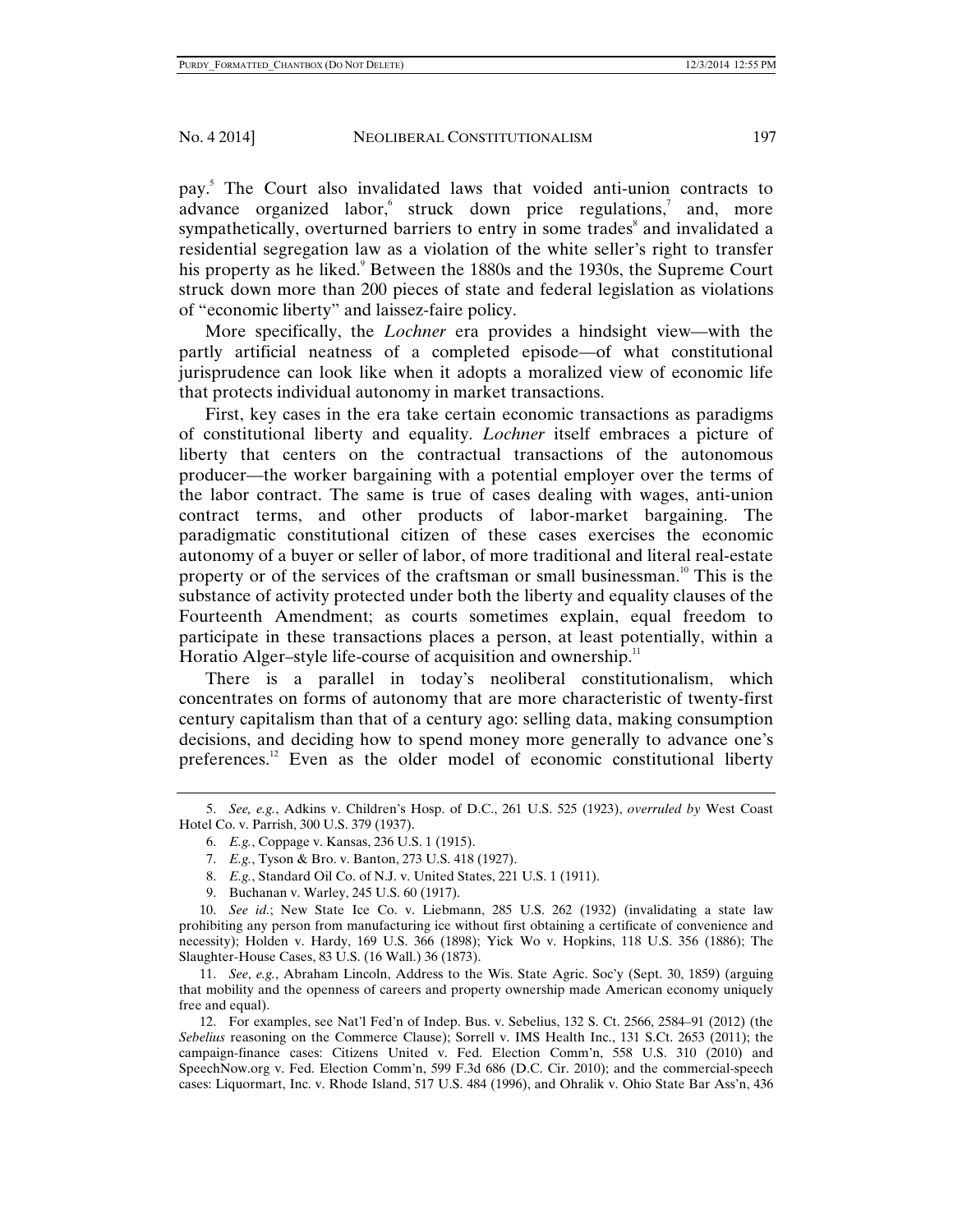remains largely exiled, as it has been since its rejection during the New Deal, a new set of activities has formed a new version of economic constitutional liberty, much of it anchored in the First Amendment.<sup>13</sup>

#### III

#### THE FIRST AMENDMENT

Today the principle that Congress "shall make no law . . . abridging the freedom of speech $n<sup>14</sup>$  is perhaps the most familiar phrase in the Constitution, and certainly one of the most iconic for liberals. Recently, though, it has become a linchpin in the Supreme Court's antiregulatory cases. Constitutional protection of speech increasingly means protection of spending, advertising, and even markets for the data that advertisers use to craft their messages. The Court has overturned regulation in each of these areas in the name of free speech. Lurking behind these doctrinal changes is an image of the world in which politics and argument are practically the same as pursuing one's preferences through spending and seeking profit by advertising. This image assimilates to a single constitutional status two kinds of activity that have traditionally received very different levels of protection: classic political speech on the one hand and market activities such as spending, marketing, and data-mining on the other. The result has been to accord spending, marketing, and data-mining a level of constitutional protection very near to that traditionally given to speech.

In the instantly infamous 2010 *Citizens United* decision, Justice Kennedy applied these principles in full-throated fashion to strike down a ban on certain corporate spending in elections.<sup>15</sup> Justice Kennedy's opinion embraced a pair of principles that epitomize the First Amendment's neoliberal version. First, limits on spending count as limits on speech, $16$  so the power to write a million-dollar check for a wave of last-minute advertising has about the same constitutional status as the right to post a blog entry making the case for your candidate. This spending-equals-speech equation was not new, only amplified: It dated back to a 1976 case, *Buckley v. Valeo*, which overturned limits on individual spending as unconstitutional speech restrictions.<sup>17</sup>

Rather, the novelty of *Citizens United* lay in its announcement that corporations' political speech (read: spending) enjoys the same constitutional protection as individuals' speech.<sup>18</sup> Taken together, the money-is-speech

U.S. 447 (1978).

 <sup>13.</sup> *See* Timothy K. Kuhner, *Consumer Sovereignty Trumps Popular Sovereignty: The Economic Explanation for* Arizona Free Enterprise v. Bennett, 46 IND. L. REV. 603, 631–32 (2013).

 <sup>14.</sup> U.S. CONST. amend. I.

 <sup>15.</sup> Citizens United, 558 U.S. at 310.

 <sup>16.</sup> *Id.* at 347–48, 354–55.

 <sup>17.</sup> Buckley v. Valeo, 424 U.S. 1 (1976); *see also* Timothy K. Kuhner, *The Democracy to Which We Are Entitled: Human Rights and the Problem of Money in Politics*, 26 HARV. HUM. RTS. J. 39, 73 (2013) (explaining that in *Buckley* the Court also held that equality was, and thus still is, an unconstitutional goal).

 <sup>18.</sup> *See Citizens United*, 558 U.S. at 340–43.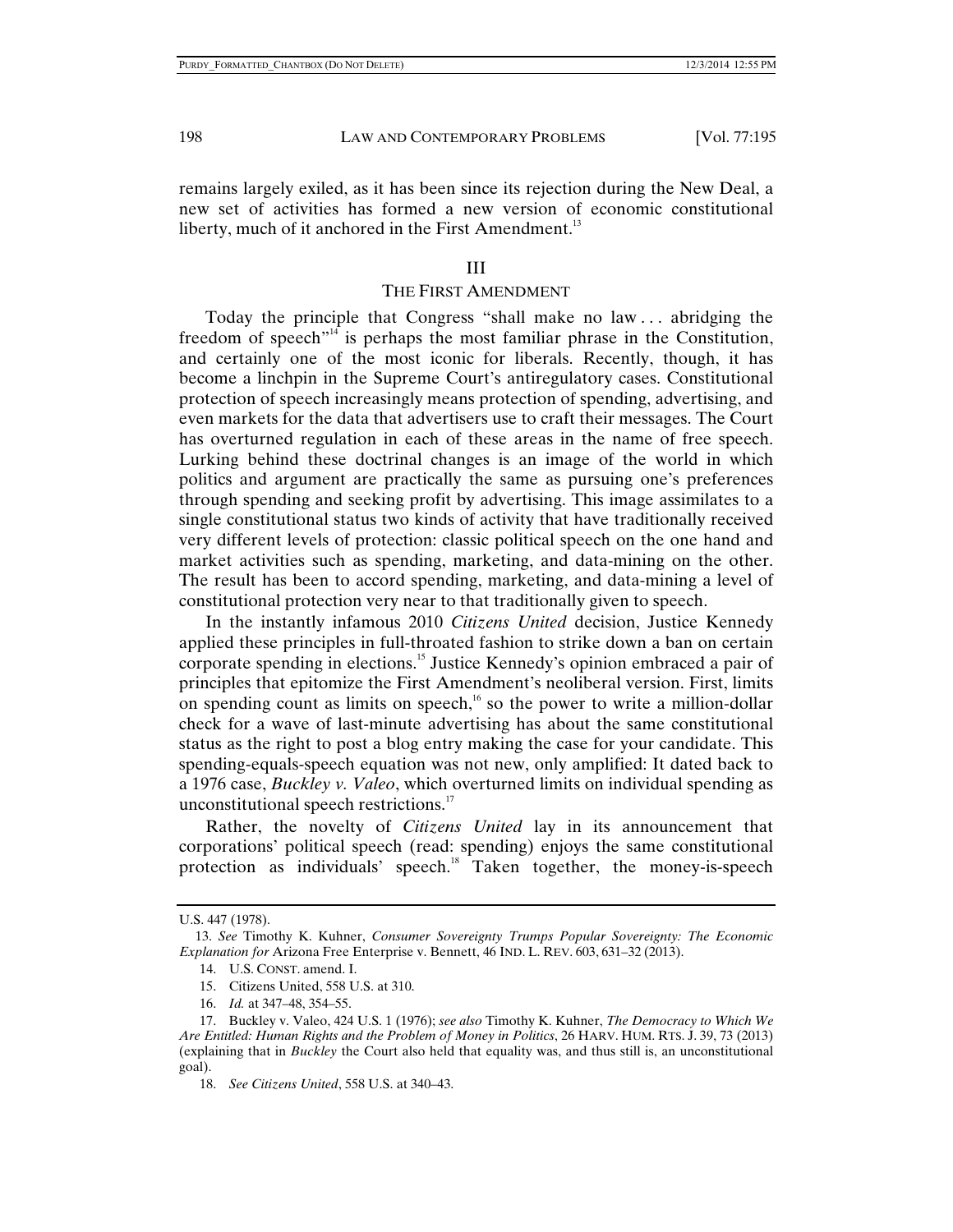principle and the extension of First Amendment protection to corporations meant that for Congress to limit corporate campaign spending was just as unconstitutional as banning a flesh-and-blood person from arguing for or against health care reform. Justice Kennedy's language was dire: "The censorship we now confront is vast in its reach.<sup> $19$ </sup> He warned, quoting an earlier opinion by Justice Scalia, that "the Government has muffled the voices that best represent the most significant segments of the economy."<sup>20</sup> The decision's effect on campaigns was immediate and dramatic: The advocacy group Public Citizen reports that in the 2012 presidential election cycle, spending by newly constitutionally empowered outside groups rose by 243 percent over the 2008  $cycle.<sup>21</sup>$ 

Just a year later, Justice Kennedy wrote the Court's opinion in *Sorrell v. IMS Health*, the Vermont pharmaceutical decision.<sup>22</sup> The backdrop of the case was the enormous amount that drug companies spend marketing their products to doctors and consumers—estimated at more than thirty billion dollars annually in a 2008 study, which put marketing ahead of research and development as a share of industry spending.<sup>23</sup> Pharmacies and data-miners serve drug marketers by selling them doctors' prescription records, which the marketers use to target their sales efforts.<sup>24</sup> Vermont had barred the sale (or giveaway) of prescription information and its use in marketing except where physicians gave permission for their records to be used.<sup>25</sup> The policy was meant to protect doctors' and patients' privacy, and also to offset some of the market power of the big drug companies, in the hope that more doctors would prescribe less-expensive generic medicines.<sup>26</sup>

Justice Kennedy wrote that the law was unconstitutional because it burdened speech—marketing—based on the identity of the speaker (patentholding drug companies) and the content of the message ("prescribe our drugs").<sup>27</sup> Kennedy described the issue as follows: "The State may not burden the speech of others in order to tilt public debate in a preferred direction. 'The commercial marketplace, like other spheres of our social and cultural life, provides a forum where ideas and information flourish.<sup>'"28</sup> There is something

28. *Id.* at 2671 (quoting Edenfield v. Fane, 507 U.S. 761, 767 (1993)).

 <sup>19.</sup> *Id.* at 354.

 <sup>20.</sup> *Id.*; *see also* Kuhner, *supra* note 13, at 4 (explaining that a year after *Citizens United* the Court continued on this trajectory in its decision in *Arizona Free Enterprise Club's Freedom Club PAC v. Bennett,* which has allowed money in politics to reach "sufficiently towering heights").

 <sup>21.</sup> PUBLIC CITIZEN, FACT SHEET: *CITIZENS UNITED V. FEC* 210 (2013), *available at* http://www.citizen.org/documents/students-citizens-united-guide-factsheet.pdf.

 <sup>22.</sup> Sorrell v. IMS Health Inc., 131 S. Ct. 2653 (2011).

 <sup>23.</sup> *See* York University, *Big Pharma Spends More on Advertising than Research and Development, Study Finds*, SCIENCE DAILY (Jan. 7, 2008), http://www.sciencedaily.com/releases/2008/01/080105140107.htm.

 <sup>24.</sup> *Sorrell*, 131 S. Ct. at 2660.

 <sup>25.</sup> *Id.*

 <sup>26.</sup> *Id.* at 2661.

 <sup>27.</sup> *Id.* at 2663.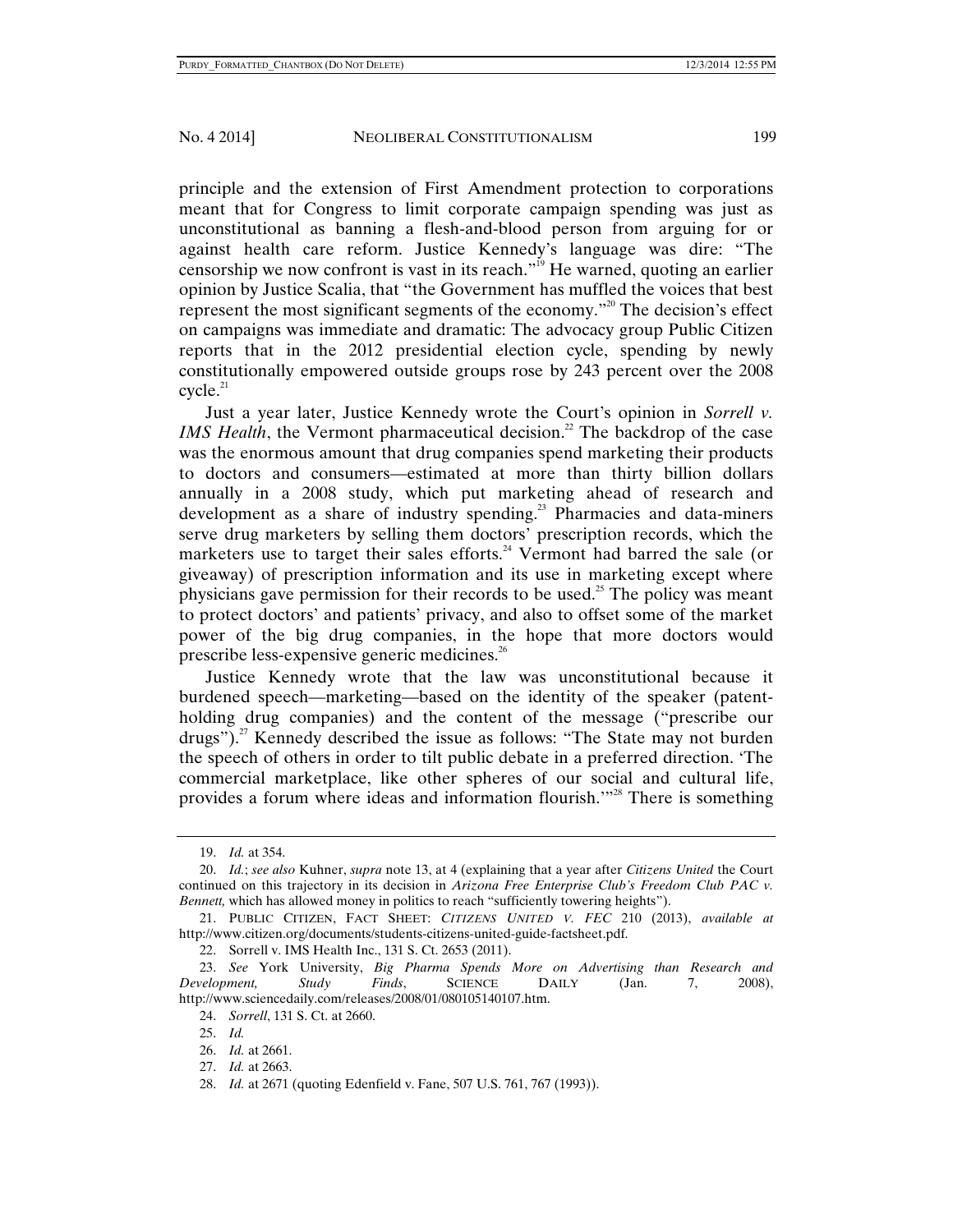otherworldly about describing as "public debate" companies' targeted pitches to physicians. This constitutional peculiarity has two sources: one very much in line with *Citizens United*, the other even stranger and more innovative.

The peculiarity that is in line with *Citizens United* is the Court's growing protection for businesses' commercial speech.<sup>29</sup> For more than three decades, the Supreme Court has moved toward treating advertising as strongly protected constitutional speech. Although the Court wrote in 1942 that "purely commercial advertising" does not enjoy the First Amendment's shield, $30$  in 1976 (the year of *Buckley v. Valeo*) the Justices reversed that doctrine in *Virginia State Pharmacy Board v. Virginia State Consumer Council*. The Court struck down a Virginia law that forbade pharmacists to advertise drug prices, which was supposed to protect professionalism and discourage race-to-the-bottom competition. $31$  The decision established that purely economic speech, such as announcing low prices to potential customers, enjoys the protection of the First Amendment.<sup>32</sup> The Court reasoned that advertising conveys useful information to consumers, which makes their decisions more efficient, and observed that a listener's interest in the price of medicine might be "as keen, if not keener by far, than his interest in the day's most urgent political debate. $33$ 

There is something reasonable in this formulation: The plaintiffs were consumers, not marketers, and the Court observed that, with advertising forbidden, drug prices varied widely around the state.<sup>34</sup> At the same time, however, this passage hints at very basic developments taking constitutional law in a neoliberal direction. First, the passage imagines the subject of constitutional rights not as a citizen engaged in political debate, but as a consumer worried about prices. Of course people care about whether they can get medicine; but the meaning of the doctrinal development is not that access to medicine is a constitutional interest: it is that the consumer tracking prices, as much as the citizen following debates, is exercising the liberty that the Constitution enshrines.

Second, the doctrine addresses the human interest in getting essential resources—medicine—or, more generically, fulfilling consumer preferences, through a specific act of constitutional imagination: It treats the market as the assumed vehicle for satisfying this interest. The First Amendment interest in economic communication has an implied institutional context, the market, which gives the First Amendment the function of making markets more closely approximate the neoclassical ideal of perfect information. This development is

- 31. Va. State Pharmacy Bd. v. Va. State Consumer Council, 425 U.S. 748 (1976).
- 32. *Id.* at 776.
- 33. *Id.* at 763.
- 34. *Id.* at 753–54.

<sup>29.</sup> *See* Timothy K. Kuhner, Citizens United *as Neoliberal Jurisprudence: The Resurgence of Economic Theory*, 18 VA. J. SOC. POL'Y & L. 395, 398–401 (2011) (attributing this movement to changes in Court membership which "have redefined democracy on the basis of this free market approach to constitutional values").

 <sup>30.</sup> Valentine v. Chrestensen, 316 U.S. 52, 54 (1942).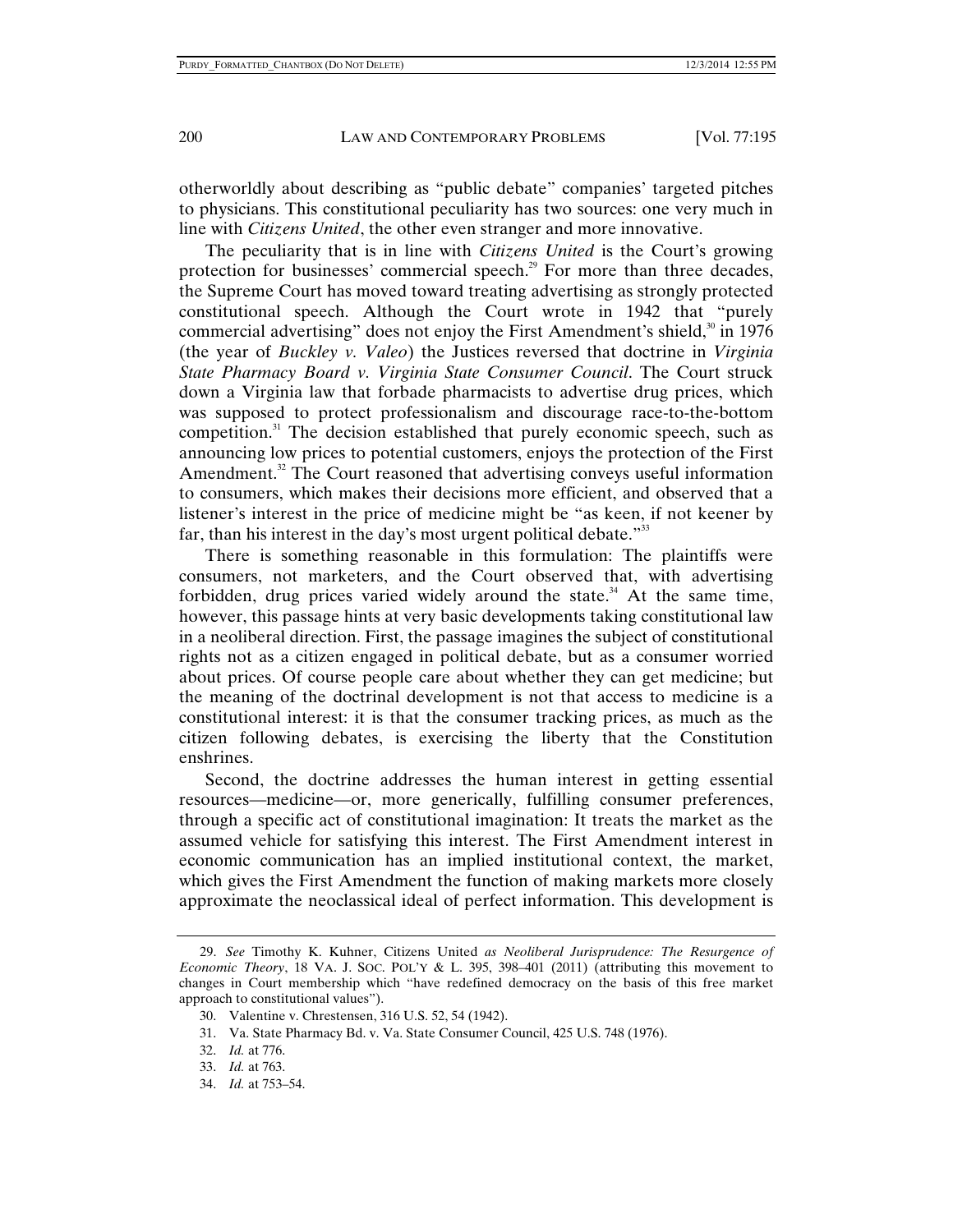currently naturalizing the market through constitutional interpretation, as surely as liberty-of-contract doctrine did during the *Lochner* era, but with a focus on the consumer economy rather than the industrial labor market.<sup>35</sup>

In *Virginia State Pharmacy Board*, only Justice Rehnquist dissented, arguing that, although the Court's preferred policy might be sensible, there is no *constitutional* interest in shielding advertising from regulation.<sup>36</sup> In the decades since, although the Court has tenuously maintained the formula that commercial speech receives lesser protection than "core" political speech, it has struck down limits on advertising for legal services, liquor stores, and tobacco products. $37$  A certain amount of the everything-for-sale quality of American public spaces owes directly to the Court's protection of commercial speech. The Justices have never said, though, that advertising deserves the same very strict protection as political debate. *Sorrell*, the Vermont case, came as close as any to dissolving any distinction between advertising and argument.

The stranger and more innovative aspect of *Sorrell* is that the case extended First Amendment protection beyond anything recognizable as speech. Most of what the decision protects is not verbal expression or even political spending but simply the sale of data*. Sorrell* moved toward constitutionalizing an open market in information, at least where the data informs marketing decisions and where the regulation has different effects on different market actors. Just as the right to speak first implied the right to spend and the right to argue implied a right to advertise, now the rights to spend and advertise imply a right to buy and sell the information that goes into marketing (which is itself robustly protected as speech), so there is now a constitutionally protected interest in exchanging information on the same terms as everyone else in the market. Any limit on information markets, Kennedy reasoned in *Sorrell*, tilts the playing field in favor of those who have more access to data—in Vermont's case, generic drug companies and public-health agencies.<sup>38</sup>

As Justice Breyer pointed out in dissent, regulators control the form and content of information transfer all the time, for instance, in guidelines for public and shareholders' communications by energy and financial companies, restrictions on the uses pharmaceutical companies may recommend for their drugs, and various controls on disclosure of patient information by doctors and hospitals.<sup>39</sup> Many of these regulations are specific to the content of the speech and identity of the speaker, which was the constitutional problem with the Vermont law.40 It would be simplistic to say that those regulations are on the

 <sup>35.</sup> I thank David Grewal for helping me to appreciate this point.

 <sup>36.</sup> *Va. State Bd. of Pharmacy*, 425 U.S. at 781.

 <sup>37.</sup> *See* Lorillard Tobacco Co. v. Reilly, 533 U.S. 525 (2001) (striking down a law that forbade advertising tobacco near schools); Liquormart, Inc. v. Rhode Island, 517 U.S. 484 (1996) (ban on advertising liquor prices violates First Amendment); Bates v. State Bar of Ariz., 433 U.S. 350 (1977) (law forbidding attorney advertising violates First Amendment).

 <sup>38.</sup> Sorrell v. IMS Health Inc., 131 S. Ct. 2653, 2670–72 (2011).

 <sup>39.</sup> *Id.* at 2676.

 <sup>40.</sup> *Id.* at 2677.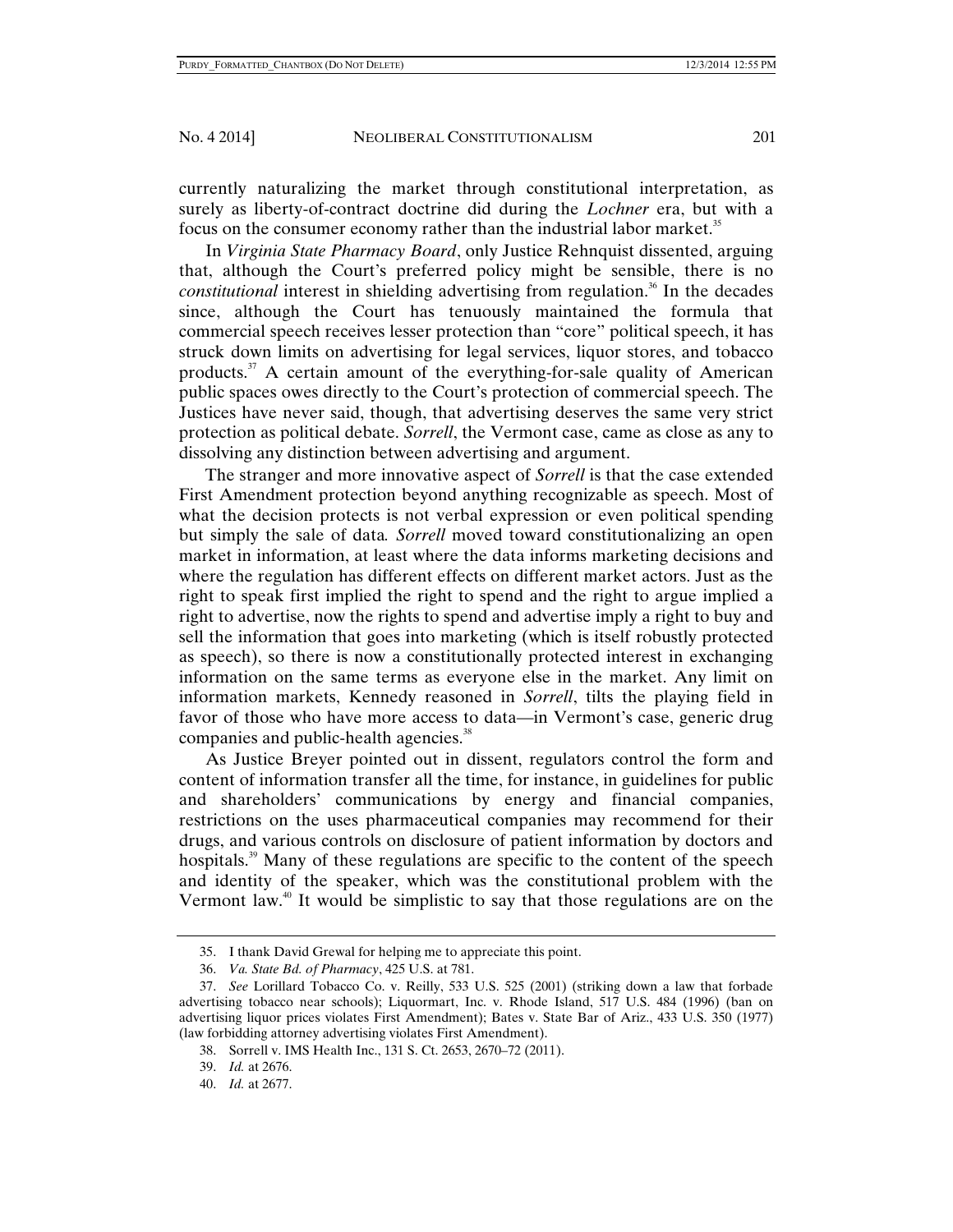chopping block, but the reasoning of *Sorrell* puts their constitutionality in doubt. If nothing else, that reasoning creates a powerful and flexible tool for limiting regulation of information markets and further amplifies the Court's solicitude for marketing as a core constitutional concern. For instance, post-2008 financial regulations requiring disclosure of standard-form information for certain financial products and services, or limiting the kinds of claims hedge funds or mortgage providers can make to clients, could be subject to constitutional challenge.

These changes in the First Amendment's meaning put new intellectual premises to work in constitutional law, premises not themselves implied by the Constitution. For one, this neo-Lochnerism supposes that the distinction between politics and markets, or principles and interests, is spurious: A democratically adopted policy is just the aggregation of some people's interests, and a company's economic interests make as worthy a basis for political argument as any principle. For another, there is no publicly acceptable measure of value except what people say they want and are willing to pay for: preferences, that is, backed by cash. Any attempt to establish an independent standard, such as fairness or cultural excellence, is elitist, parochial, or a try at petty tyranny. For a third, markets are the best way by far of capturing and maximizing this uniquely valid type of value. Therefore, elections and other institutions should come to resemble markets as much as possible. The one incontrovertibly valuable kind of freedom, then, is the freedom that makes markets work. It is in this neoliberal, market-fixated climate that courts can declare that spending is speech, advertisement is argument, and the transfer of marketing data is a core concern of the First Amendment.

These ideas are to the present what classical laissez-faire and social Darwinism were to the age of *Lochner*. As the rise of industrial capitalism and a vast population of wage laborers made freedom of contract pervasively relevant at the turn of the last century, today an economy built on consumption and information makes the First Amendment a natural vehicle to constitutionalize transactions at the core of the market. Much of what happens in the American economy is some hybrid of marketing and information transfer. Products, images, information, ideas, and advertising are increasingly aspects of a single economic process. There was nothing comparable in 1905 to the perennial marketing campaigns that make up a quarter of the pharmaceutical industry's spending, or the First Amendment–protected video game industry, the most violent and interactive of a new kind of entertainment product that the First Amendment secures from regulation.

For all these reasons, the First Amendment has helped the Supreme Court to do for the consumer capitalism of the information age what freedom of contract did for the industrial age: constitutionally protect certain transactions that lie at the core of the economy. This makes unequal economic power much harder for democratic lawmaking to reach, because there are only a few ways to reduce the effect of economic inequality: redistribute wealth, guarantee certain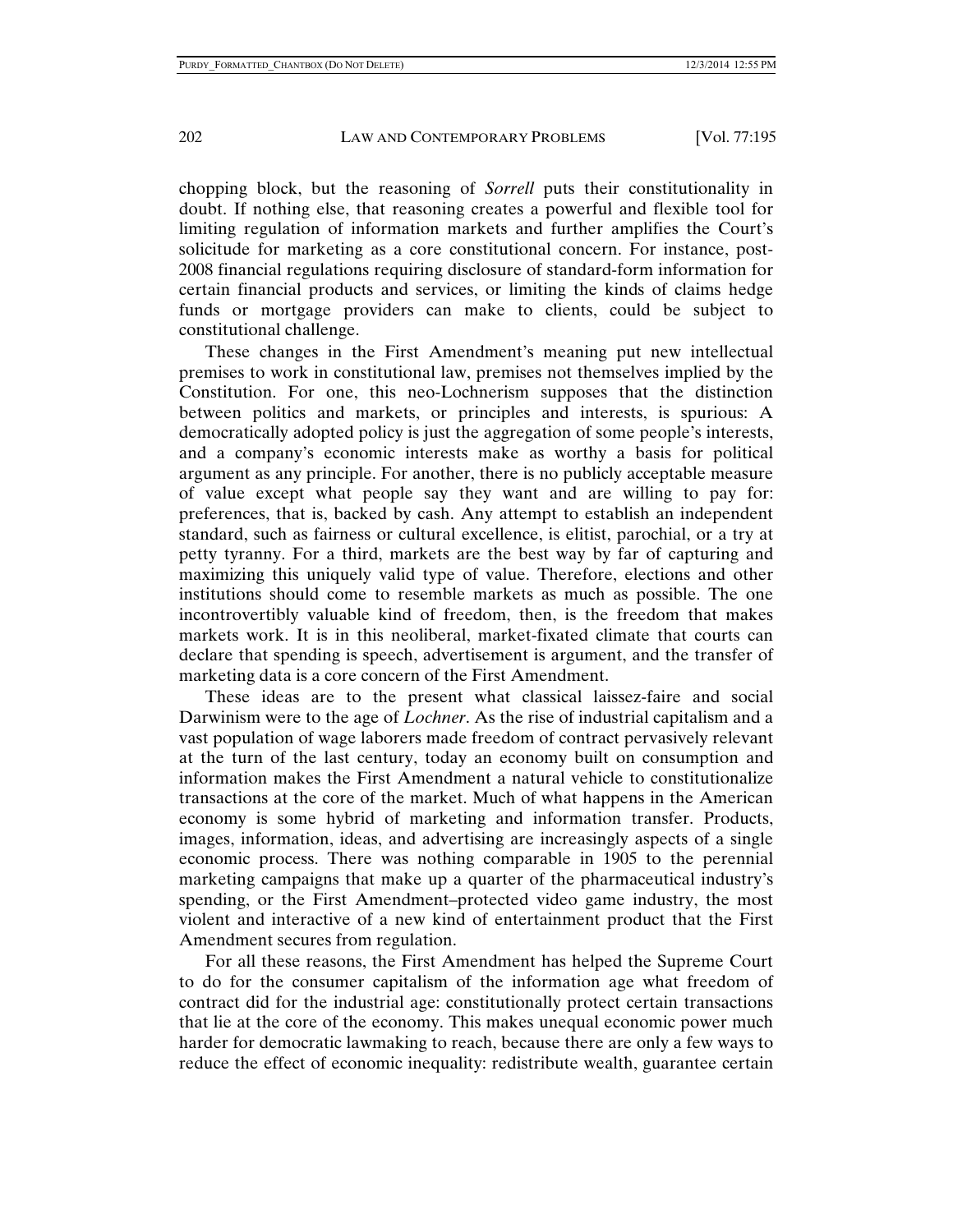goods (such as education or health care) regardless of wealth, and limit what the wealthy can do with their money. Constitutional protection of marketing and spending takes the last option off the table at a time when the other two are politically embattled. Whether in elections or in marketing and the vast data economy behind it, the market itself, with all its inequality, is ever more thoroughly constitutionalized as a realm of freedom.

This development is a milestone in the Court's march away from a principle that it accepted with the New Deal: Buying and selling enjoy no special constitutional status, and legislatures can regulate markets and businesses to make life more equitable, safe, or healthful. Now, when these policy decisions are interpreted as implicating the First Amendment, the wealthy interests burdened by social and economic legislation can appeal from the political process to the Supreme Court, delaying regulation and raising its costs, and sometimes they win, sending lawmakers back to the start of an often-fractious process.41 Moreover, these cases give wealthy interests a rhetorical leg up: they can denounce regulation as "censorship" with the Supreme Court and the neoliberal Constitution behind them. $42$ 

#### IV

#### RIGHTS AND STRUCTURE

The second contribution of the *Lochner*-era comparison is to cast light on the connection between the jurisprudence of constitutional rights and that of constitutional structure, particularly federalism. Although these are, formally speaking, distinct principles, it is not accidental that the same *Lochner*-era courts that invalidated state economic regulations on equal-protection and dueprocess grounds also overturned federal economic regulations as exceeding the Constitution's grant of power in the Commerce Clause.<sup>43</sup> Nor is the link as bare and inarticulate as the fact that both kinds of rulings had the concrete effect of enabling employers to pay lower wages, hire child workers, and so forth.<sup>44</sup>

Rather, the areas of social life exempted from federal regulation were associated with specific values, the same that were protected by Fourteenth Amendment jurisprudence. So Justice Day wrote in 1918 that if Congress can

 <sup>41.</sup> *See* Tim Wu, *The Right to Evade Regulation: How Corporations Hijacked the First Amendment*, NEW REPUBLIC (June 3, 2013) http://www.newrepublic.com/article/113294/howcorporations-hijacked-first-amendment-evade-regulation (giving examples of recent First Amendment challenges to securities laws, anti-corruption laws, and food-labeling regulations).

<sup>42.</sup> *See also* Kuhner, supra note 29, at 409 ("The Court's theoretical view is tenable, however, and, upon reflection, clear: speech occurs within a marketplace and that marketplace must remain as free as possible, limited only by the need to prevent *quid pro quo* corruption.").

 <sup>43.</sup> *See* Carter v. Carter Coal Co., 298 U.S. 238 (1936); A.L.A. Schechter Poultry Corp. v. United States, 295 U.S. 495 (1935); Hammer v. Dagenhart, 247 U.S. 251 (1918).

 <sup>44.</sup> *See* Adkins v. Children's Hosp. of D.C., 43 U.S. 394 (1923) (holding federal minimum wage for women and children violates the Due Process Clause of the Fifth Amendment), *overruled by* West Coast Hotel Co. v. Parrish, 300 U.S. 379 (1937); *Hammer*, 247 U.S. 251 (holding federal child labor laws as outside Congress's Commerce Clause power).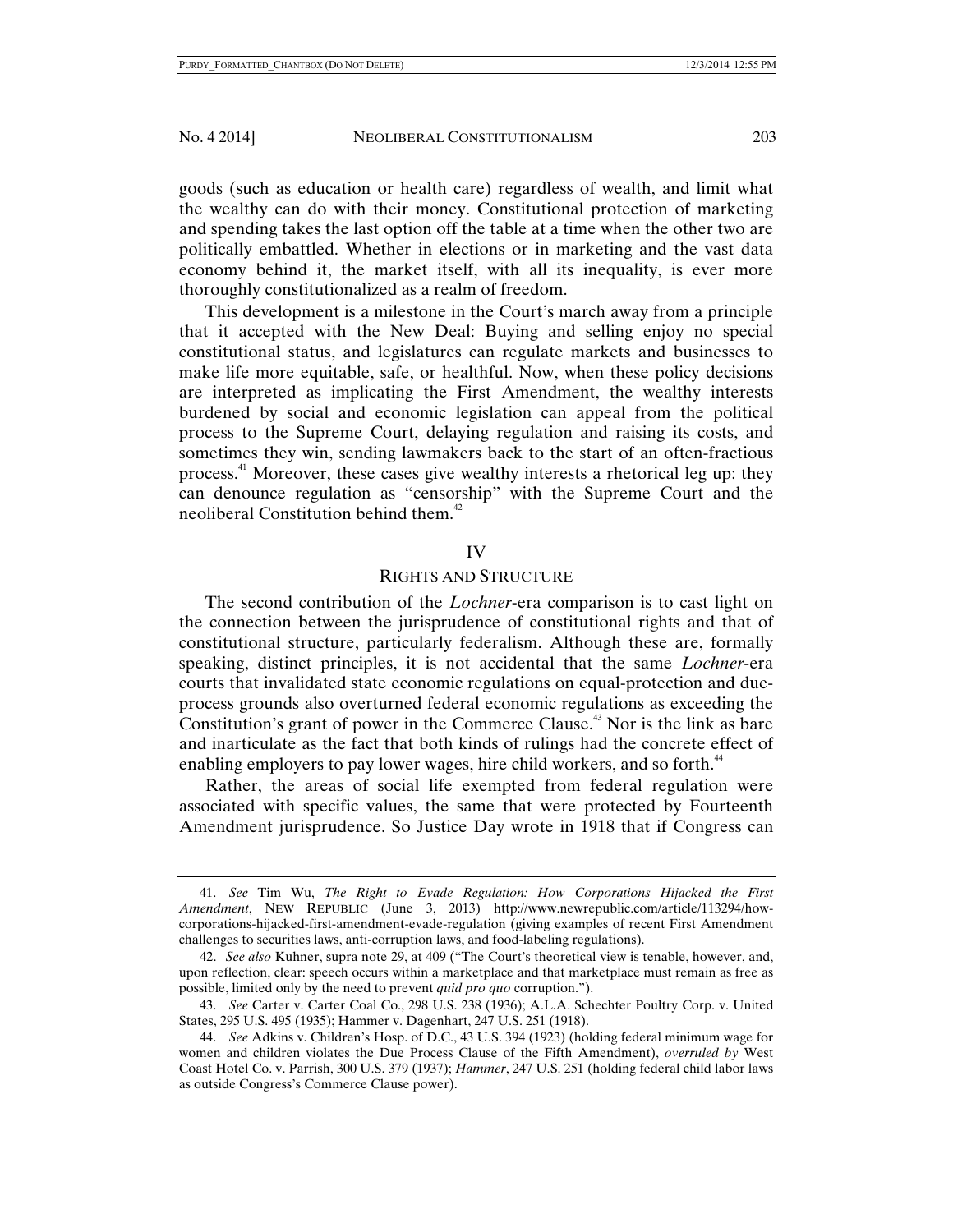forbid interstate shipment of goods produced in factories where children under fourteen were employed or children under sixteen worked more than eight hours a day, "all freedom of commerce will be at an end."<sup>45</sup> The idealization of a certain version of laissez-faire economic relations as "freedom of commerce" lent charisma and cogency to both lines of cases.

The parallel today is evident in the arguments against the 2010 Affordable Care Act's (ACA's) individual insurance–purchase mandate that persuaded five Justices that the mandate exceeded Congress's power to regulate interstate commerce.46 Formally speaking, the judgment made in *Sebelius* was purely structural, based in the extent of the Article I, Section 8 grant of legislative power to Congress.47 However, near the heart of the Justices' opinions rejecting the commerce power basis for the individual mandate is the idea that the Constitution protects, even indirectly, the autonomy of the consumer deciding how to spend her money.<sup>48</sup> The moral and political gravamen of the structural argument, that is, captured the present mood of laissez-faire for consumer capitalism, as Justice Day's warning about the end of "freedom of commerce" did a century ago for the industrial economy.<sup>49</sup>

The strangeness of the ACA ruling lies precisely in its use of a structural federalism argument to protect a substantive individual right. In legislating, Congress always faces two kinds of constitutional constraints: Some Congressional actions are forbidden by rights-protecting language such as the First Amendment while others, though not prohibited, lack authorization in the Constitution's enumeration of Congress's powers. The five Justices who found that the Commerce Clause cannot support the individual mandate relied, of course, on the latter kind of constraint.

The Court has given a famously broad interpretation of the power "to regulate commerce ... among the several states"<sup>50</sup> since the New Deal cases overruled *Hammer v. Dagenhart* and turned decisively away from other cases striking down federal economic regulation, such as *Carter v. Carter Coal.*<sup>51</sup> Upholding the federal ban on home production of medical marijuana for personal use in the 2005 case of *Gonzales v. Raich* is only one recent, touchstone instance.<sup>52</sup> In *Gonzales*, the Justices reasoned that, although the medical marijuana in question was not intended to leave the state or enter any commercial flow, it might find its way into the market for illegal drugs, and so prohibiting it was an integral part of a broader federal scheme of regulating (by

52. Gonzales v. Raich, 545 U.S. 1 (2005).

 <sup>45.</sup> *Hammer*, 247 U.S. at 276.

 <sup>46.</sup> *See* Nat'l Fed'n of Indep. Bus. v. Sebelius, 132 S. Ct. 2566 (2012).

 <sup>47.</sup> *Id.* at 2578–80, 2585–93.

 <sup>48.</sup> *See* Bryan J. Leitch, *Where Law Meets Politics: Freedom of Contract, Federalism, and the Fight Over Health Care*, 27 J.L. & POL. 177 (making this argument with extensive supporting detail and interpretation).

 <sup>49.</sup> *See Hammer*, 247 U.S. at 276.

 <sup>50.</sup> U.S. CONST. art. I, § 8.

 <sup>51.</sup> *See, e.g.*, United States v. Darby, 312 U.S. 100 (1941).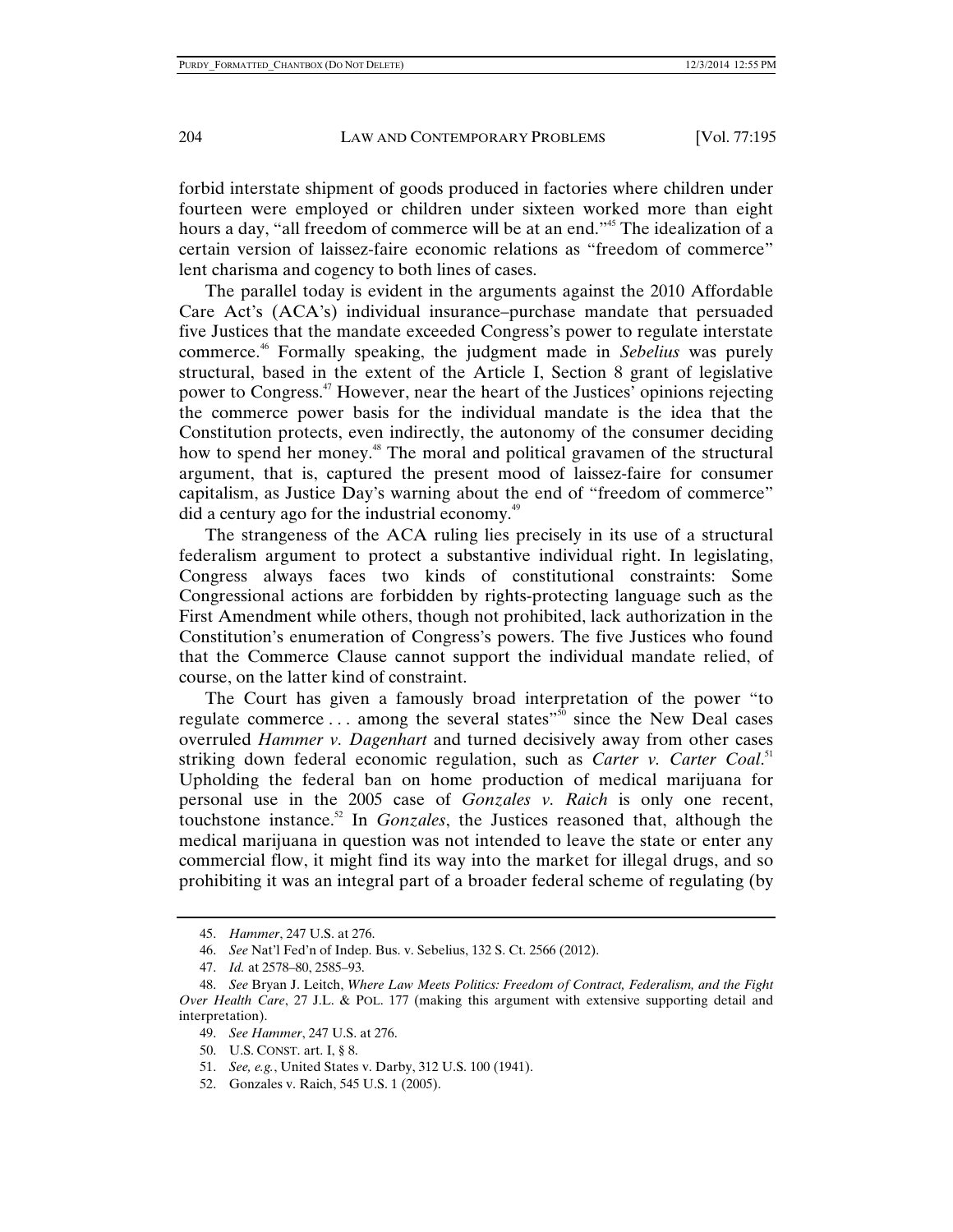prohibition) interstate traffic in marijuana.<sup>53</sup>

But in *Sebelius*, five Justices held that the Commerce Clause does not authorize Congress to require individuals to make purchases in a field of economic life that they have not already voluntarily joined.<sup>54</sup> Decide to become a farmer, the argument goes, and one may be subject to all kinds of regulations, quotas, and so forth.<sup>55</sup> The initial choice to enter the field means taking on its regulatory burdens. But a passive citizen, just by *being*, has done nothing to subject herself to the insurance mandate.<sup>56</sup> Once she enters the field of health care consumption, the Justices conceded, she can be required to buy insurance; but as long as, like Winnie-the-Pooh, she just *is*, Congress cannot reach her. $5<sup>7</sup>$ 

This argument is strange because, although it formally addresses the limits of federal power, its rhetorical, moral, and political force comes from its appeal to the autonomy of the consumer and warnings that a runaway Congress might violate that autonomy. Lower federal courts overturning the individual mandate invariably invoked dark fantasies of a paternalistic government requiring citizens to buy American cars, health-club memberships, or vegetables.58 The same dire warnings appeared in several of the Justices' *Sebelius* opinions. The odd thing about this parade of nanny-state horribles is that, because the Commerce Clause concerns the powers of Congress, not the rights of individuals, a ruling that invalidates the individual mandate under the Commerce Clause simply means that only state governments, not the federal government, can pass such a law. Massachusetts had done just that in a piece of legislation that served as a template for the  $ACA$ .<sup>59</sup>

Under modern doctrine, there is no such thing as an important, constitutionally protected personal liberty that a state can violate but the federal government cannot, or vice-versa. The Constitution protects individual rights against all government action, regardless of the source (with a handful of minor exceptions that are not relevant here). By and large, any personal right protected under the Bill of Rights is applied against the states via incorporation in the Due Process Clause of the Fourteenth Amendment, and the limitations that the Equal Protection Clause imposes on the states are enforced against the federal government by judicial interpretation of the Fifth Amendment's Due Process clause as including an equal-protection component.<sup>60</sup> The Commerce Clause governs federal but not state power because it is not a rights-protecting

 <sup>53.</sup> *Id.* at 17–22.

 <sup>54.</sup> Nat'l Fed'n of Indep. Bus. v. Sebelius, 132 S. Ct. 2566, 2586–87 (2012).

 <sup>55.</sup> *Id.* at 2587–88.

 <sup>56.</sup> *Id.* at 2590.

 <sup>57.</sup> *See* BENJAMIN HOFF, THE TAO OF POOH (1982) (using A.A. Milne characters to illustrate a version of Taoist thought and practice). The quote comes from the famous summary on the back cover: "While Eeyore frets and Piglet hesitates and Rabbit calculates and Owl pontificates, Pooh just is."

 <sup>58.</sup> *See, e.g.*, Florida *ex rel*. Bondi v. U.S. Dep't of Health & Human Servs., 780 F. Supp. 2d 1256, 1289 (2011).

 <sup>59. 2006</sup> Mass. Acts 77–158.

 <sup>60.</sup> Adarand v. Pena, 515 U.S. 200 (1995); Bolling v. Sharpe, 347 U.S. 497 (1954).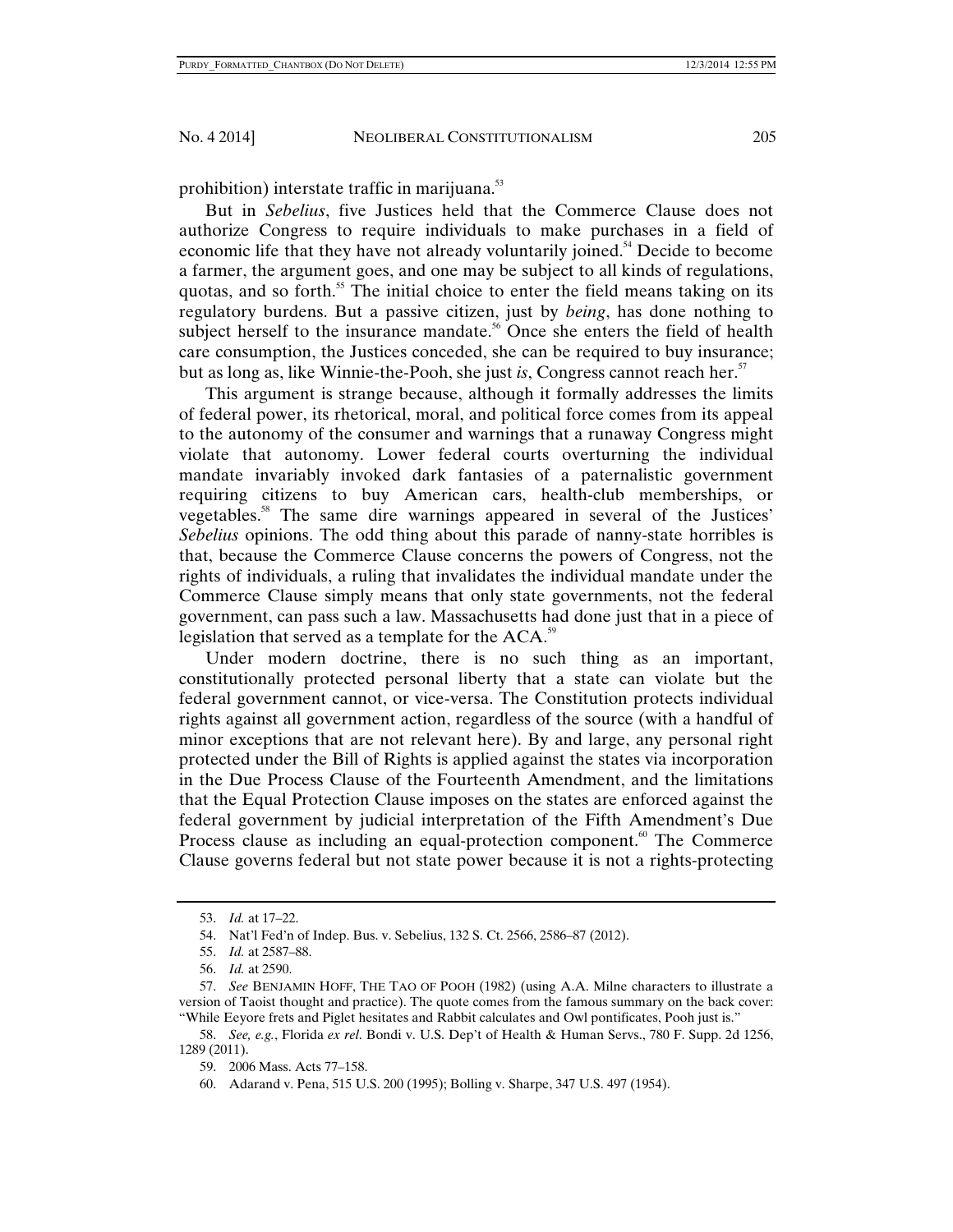clause; yet *Sebelius* and lower-court rulings proceeded as if they were vindicating a constitutional right of consumer liberty.

The irony is particularly acute because the modern constitutional era is marked by rejection, since 1937, of the idea that the Constitution secures personal rights of negative economic liberty.<sup>61</sup> Justice Day in *Hammer v. Dagenhart* at least referred to a then-recognized constitutional liberty when he moved to protect "freedom of commerce" through the Commerce Clause.<sup>62</sup> Although structural doctrines and rights-protecting doctrines are formally distinct, the very fact that it seems anomalous to allow states to intrude on rights that the federal government may not, or vice-versa (the intuition driving the incorporation and reverse-incorporation doctrines merging the Fifth and Fourteenth Amendments) lends some plausibility to interpretation in the style of Justice Day, which can seem an early effort to merge rights against federal and state regulation into a coherent web. Because the decisive post-1937 rejection of the idea that the Constitution protects negative economic liberties remains in effect, there is no similar hope of doctrinal coherence in the Commerce Clause reasoning of *Sebelius*.

There is, however, an ideological coherence: the commitment to an idea of negative economic liberty as a touchstone personal freedom, an idea embedded in an idealized image of a market economy, lends impetus to the thought that the Constitution *should* protect the passive consumer in her Bartleby-like choice to decline health insurance. We can see in hindsight that the *Lochner* era's antiregulatory cases constitutionalized a laissez-faire picture of the economy precisely because they reached beyond the liberty-of-contract doctrine that decided *Lochner* itself and shaped other areas, including structural issues not formally concerned with direct protection of personal rights. In so doing, the cases of the *Lochner* era enforced a constitutional line that in many instances protected unequal bargaining power in the private economy from interference by government regulation. Similarly, the limit on federal power that the *Sebelius* Court announced complements the First Amendment cases' protection of buying, selling, and marketing in a single, nascent conception of economic liberty.

A second telling development in structural doctrine is the limitation on Congress's spending power announced in *Sebelius*. On this issue, seven Justices ruled that the Affordable Care Act's provision withdrawing existing Medicaid federal funding from states that declined to expand the program as the ACA directed amounted to unconstitutional coercion of state governments.<sup>63</sup> In a reminder that the appeal of neoliberal jurisprudence $^{64}$  is not restricted to the

64. Neoliberal jurisprudence is defined as "the use of neoclassical economic theory as judicial

 <sup>61.</sup> West Coast Hotel Co. v. Parrish, 300 U.S. 379, 391 (1937) ("The Constitution does not speak of freedom of contract.").

 <sup>62.</sup> *See* Hammer v. Dagenhart, 247 U.S. 251, 276 (1918).

 <sup>63.</sup> *See* Nat'l Fed'n of Indep. Bus. v. Sebelius, 132 S. Ct. 2566, 2603–05, 2660–62 (2012) (plurality and dissenting opinions).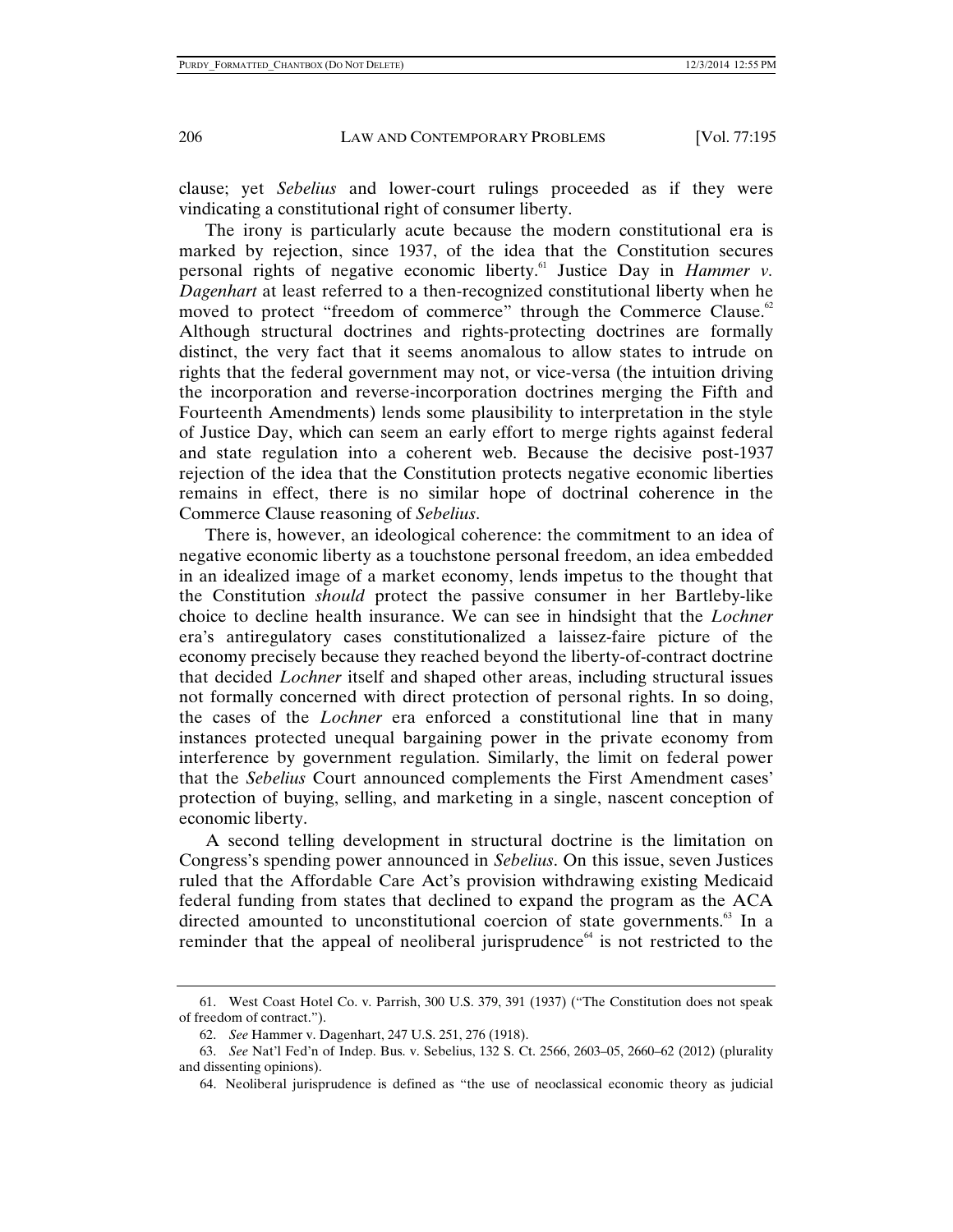right-hand side of a Court divided along partisan lines, Justice Roberts's plurality opinion attracted the votes of Justices Breyer and Kagan. The heart of the plurality opinion's reasoning was that the formally separate character of the earlier Medicaid statutes and the ACA, in addition to the amount of federal money at stake, marked the ACA's conditional Medicaid grants as "coercion" rather than as an offer that the states were free to accept or refuse.<sup>65</sup>

Justice Scalia's discussion of the issue, joined by Justice Kennedy, Alito, and Thomas, reveals the concrete stakes of this rather formalistic claim. Justice Scalia argued that the ACA's conditional spending, if permitted, would greatly raise the cost to states of opting out of federal social programs because the states' residents would be required to pay the taxes that fund those programs, regardless of whether they were to accept the conditional grants that would return the same money to the states.<sup>66</sup> State residents would also need to pay taxes to support any alternative approach to the same social program—a state version of low-income medical support that does not fit the requirements of the  $ACA$ , for instance.<sup>67</sup> This double payment would sharply limit effective state autonomy in policymaking, bringing the ACA's conditional spending intolerably close to the Congressional commandeering of state legislatures that the Court has elsewhere rejected on federalism grounds. $68$ 

The functional meaning of this decision is that Congress faces a major constitutional barrier to its long-preferred way of imposing national settlements on basic questions of social policy. In this functional sense, the Medicaidexpansion decision is aligned with pre–New Deal Commerce Clause cases, notably *Hammer v. Dagenhart*, that also found in state autonomy a limit on Congress's power to shape a national economy according to a unifying set of ethical imperatives: there, no child labor; here, significant public subsidy of health care for low-income individuals and families. In the area of social benefits, such settlements tend, of course, to have major distributive consequences.

The Court's interpretation of the spending power as limiting Congress's distributive power in the interest of state autonomy also produces another and arguably more peculiar alignment for *Sebelius*: one with *Pollock v. Farmers' Loan & Trust Co.*, the 1895 decision holding that a federal income tax violated a constitutional requirement that the burdens of "direct taxes" be apportioned according to state population. $\mathcal{F}$  The requirement blocks national majorities from ganging up on states composed of an electoral minority to impose unequal tax burdens. Although the Wilson–Gorman Tariff Act of 1894, invalidated by

reasoning." Kuhner, *supra* note 29, at 397.

 <sup>65.</sup> *Sebelius*, 132 S. Ct. at 2604–05 (Roberts, J., plurality opinion).

 <sup>66.</sup> *Id.* at 2661–62 (Scalia, J., dissenting).

 <sup>67.</sup> *Id.* 

 <sup>68.</sup> *Id.* at 2661–64 (Scalia, J., dissenting). For a discussion on commandeering, see New York v. United States, 505 U.S. 144, 174–81 (1992).

 <sup>69.</sup> Pollock v. Farmers' Loan & Trust Co., 158 U.S. 601 (1895).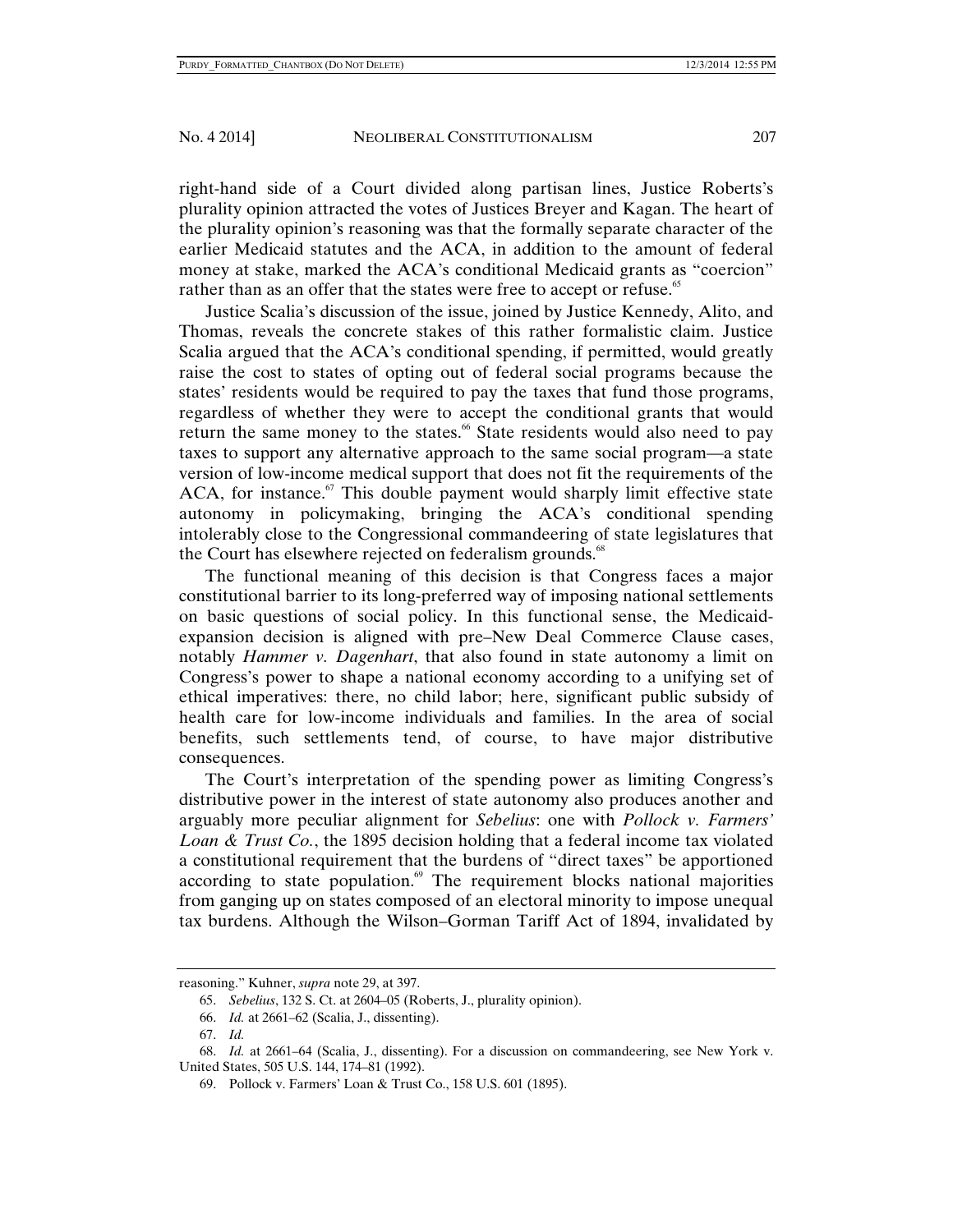*Pollock*, imposed no disproportionate tax burden, that it did not formally allocate the tax burden according to state population gave a five-Justice majority a hook to rule for the plaintiffs who had argued, as Justice Harlan recounted in his dissent, that "this income tax was an assault by the poor upon the rich," and that the Court must "stand in the breach for the protection of the just rights of property against the advancing hosts of socialism."<sup>70</sup> In both *Sebelius* and *Pollock*, the Court used the specter of redistribution among the states to limit Congress's authority to impose a national settlement on basic distributive questions concerning how the benefits and burdens of economic life are shared.

V

## THE LIMITS OF THE SAYABLE: WHERE IS THE WALL?

In an effort to rehabilitate the doctrine and worldview of *Lochner*, a set of libertarian constitutional theorists have made a rhetorically convenient, if conceptually awkward, two-part case that (1) the doctrines of the era were more benign and defensible than they have been portrayed as being in the conventional hindsight story; and (2) in any case, those doctrines received inconsistent application that never hardened into a constitutional rule against redistribution.<sup>71</sup> The second part of the defense, that the *Lochner* era never really generated a set of clear and consistently enforced rules, is a red herring, and understanding why reveals a third benefit of thinking about the present moment in light of the *Lochner* era.

During the *Lochner* era, the significance of liberty-of-contract and antiregulatory federalism doctrines was not that they became a hard-and-fast set of rules, but that they created, used, and, in so doing, expanded a set of available constitutional arguments. As Jack Balkin has argued, the era, like others, was marked not so much by hard lines and fixed points of doctrine as by what kinds of constitutional arguments were unsayable, or "off-the-wall," and what kinds were available for use and innovation.<sup>72</sup> The arguments offered by litigants challenging regulation in cases such as *Hammer v. Dagenhart* show that it was entirely possible to advance a consistent theory of a laissez-faire Constitution, based on case language and principles distilled from that language, and that members of the Supreme Court Bar regarded that strategy as their best gambit in many cases—including some that they won on variations of those principles. $^{73}$ 

To illuminate the importance of this possibility, it may be helpful to compare it to a pair of familiar positions in the constitutional jurisprudence of the early twenty-first century: the vision of the Equal Protection Clause as

 <sup>70.</sup> *Id.* at 674 (Harlan, J., dissenting).

 <sup>71.</sup> *See* DAVID E. BERNSTEIN, REHABILITATING *LOCHNER*: DEFENDING INDIVIDUAL RIGHTS AGAINST PROGRESSIVE REFORM 1–22 (2011).

 <sup>72.</sup> JACK M. BALKIN, CONSTITUTIONAL REDEMPTION 174–84 (2011).

 <sup>73.</sup> *See*, *e.g.*, Hammer v. Dagenhart, 247 U.S. 251, 266–68 (1918).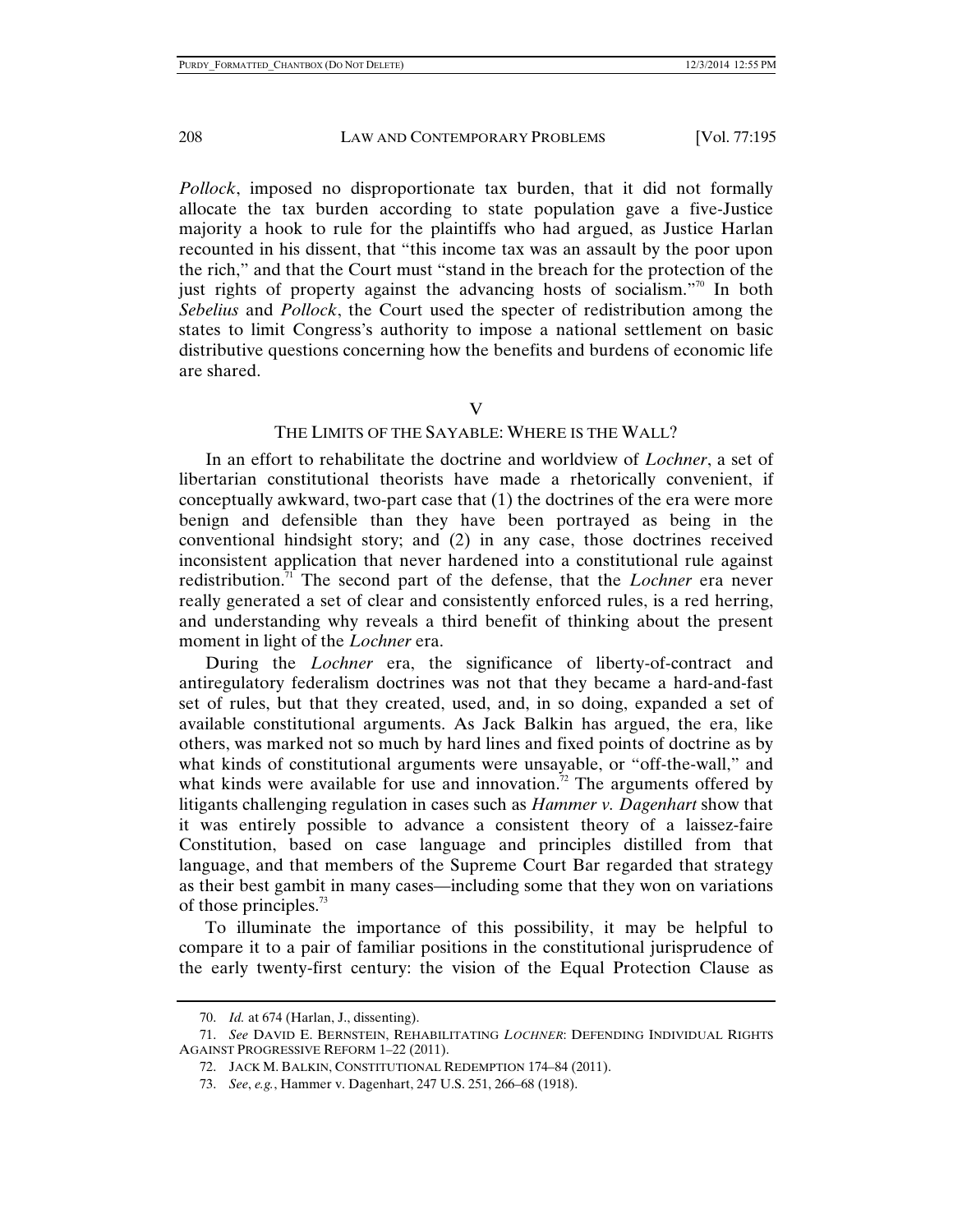enforcing a "color-blind Constitution," which has at least four adherents based on the Court's opinion in *Parents Involved in Community Schools v. Seattle School District*,<sup>74</sup> and the view that some combination of the Equal Protection and Due Process clauses supplies a right to same-sex marriage.<sup>75</sup> Neither is the law of the land. Both have made their way "onto the wall," the marriageequality position in the last decade, the color-blind view over several decades.

These arguments' becoming "sayable" has three kinds of consequences: The availability of these arguments imposes (1) costs in litigation, (2) caution in drafting, and (3) general uncertainty on those who support, design, and implement the policies that the novel arguments call into question. These arguments also hold open the possibility of further constitutional development in the directions they mark out: as long as these doors are not closed, future Courts might go through them and keep walking. The post-1937 rejection of the *Lochner* era was a Carthaginian peace: the New Deal Justices ploughed salt into the fields of *Lochner* and made its name anathema for decades.<sup>76</sup>

Without such unconditional defeat, a whole series of advances remains possible with just one or two Supreme Court appointments or a single watershed case. In their most diffuse effect, but with great consequence, these doctrines enable activists and innovators both inside and outside of litigation to make claims on the Constitution that put their preferred positions outside ordinary political debate.<sup>77</sup> They create, in other words, pathways for turning activism and movement commitment into constitutional law—one of the more potent and mysterious achievements possible in U.S. politics.

The same is true of the new set of antiregulatory doctrines. They entangle classically legislative action, such as the design and passage of the Affordable Care Act, in prolonged constitutional litigation and create uncertainty and drafting anxiety around advertising restrictions, disclosure requirements, and regulation of the digital economy. They make possible the alchemy of political disagreement into disputes over constitutive national principle that is the hallmark of constitutional politics. For one salient example, they have enabled the Tea Party's mistrust of Barack Obama's presidency and of federal regulation generally to flow into constitutional form in the Commerce Clause

 <sup>74.</sup> Parents Involved in Cmty. Sch. v. Seattle Sch. Dist. No. 1, 551 U.S. 701 (2007).

 <sup>75.</sup> United States v. Windsor, 133 S. Ct. 2675 (2013) (invalidating portions of the Defense of Marriage Act on equal protection grounds); Bostic v. Schaefer, 760 F.3d 352 (4th Cir. 2014) (invalidating Virginia's ban on same-sex marriage under due-process strict scrutiny); Kitchen v. Herbert, 755 F.3d 1193 (10th Cir. 2014) (invalidating Utah's ban on same sex marriage).

 <sup>76.</sup> *See* West Coast Hotel v. Parrish, 300 U.S. 379, 392 (1937) ("What is this freedom? The Constitution does not speak of freedom of contract."). Thereafter, substantive due process was long an accusation—a self-evidently bad form of reasoning that Justices accused one another of falling into. *See*, *e.g.*, Harper v. Va. State Bd. of Elections, 383 U.S. 663, 675–76 (1966) (Black, J., dissenting) (accusing majority of "using the old 'natural-law-due-process formula' to justify striking down state laws").

 <sup>77.</sup> *See* Robert Post & Reva Siegel, *Originalism as a Political Practice: The Right's Living Constitutionalism*, 75 FORDHAM L. REV. 545 (2006) (on popular constitutionalism).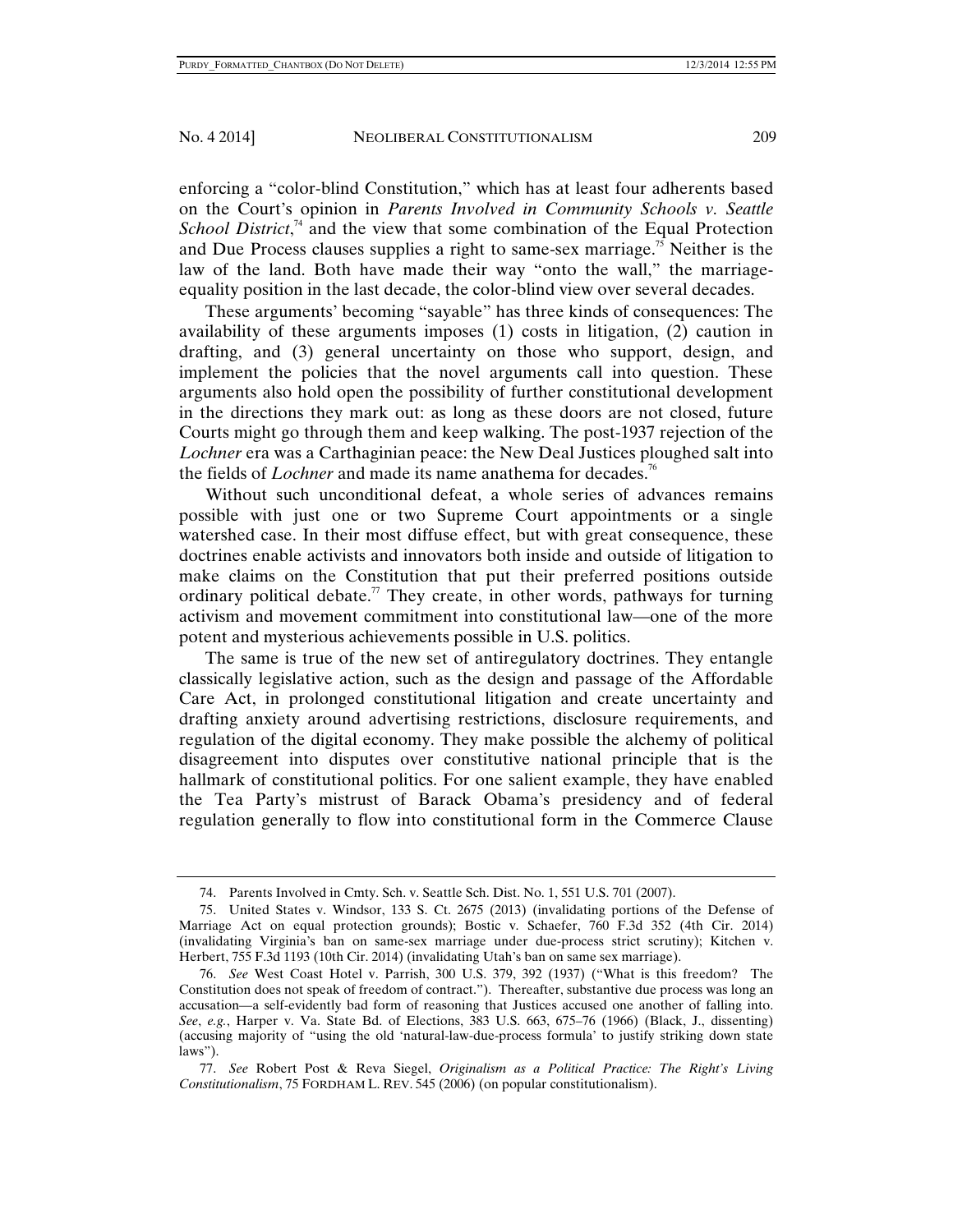argument against the individual mandate.<sup>78</sup>

At first, that argument struck most serious constitutional commentators as a blend of perversely contrarian academic exercise and know-nothing populism.<sup>79</sup> What it had become by the time five Justices adopted it—a serious piece of constitutional argumentation—was as much a diagnostic symptom of a neoliberal moment as it was an achievement of anyone involved in the litigation. Even more markedly than ordinary women and men, constitutional jurists must make history under circumstances that they do not choose. Both the *Lochner* era and the present moment come into focus partly when considered in light of the history that they enable jurists to make.

Part of the reason that neoliberal doctrines enjoyed relatively quick ascendancy is that the post-1937 repudiation of the *Lochner* era was never as complete or as deep as it seemed in the scornful hindsight of mid-century Supreme Court opinions. This is true in at least two respects. First, although certain specific doctrines were set aside in 1937, there was no successful move to constitutionalize the New Deal settlement. A brief move in the direction of constitutional guarantees of minimum social benefits and equal protection scrutiny of policies that ill-served the poor, such as inequitable public-school funding tied to property taxes, collapsed between 1970 and 1973, leaving such policies almost entirely to legislative discretion.<sup>80</sup> Judicial language about the importance of education, food, and shelter to civic functioning and expressions of constitutional suspicion toward laws that burdened the poor were quickly set aside.

Second, the social base of laissez-faire politics never went away in the United States; as David Grewal and I have argued, a historically unusual level of prosperity allowed shared wealth and social peace for a time between business and labor.<sup>81</sup> However, an enduring substrate of opposition to the New Deal and the Great Society persisted both in demotic political culture and among economic elites.<sup>82</sup> The Carthaginian peace that buried *Lochner* was

 <sup>78.</sup> *See* Rebecca E. Zietlow*, Popular Originalism? The Tea Party Movement and Constitutional Theory,* 64 FLA. L. REV. 483 (2012) (on the Tea Party's influence on constitutional interpretation); Zietlow, *Democratic Constitutionalism and the Affordable Care Act*, 72 OHIO ST. L.J. 1367 (2011) (setting out in greater detail the role of Tea Party movement in developing arguments against the constitutionality of the Affordable Care Act).

 <sup>79.</sup> *See*, *e.g.*, Jeffrey Rosen, *Radical Constitutionalism*, N.Y. TIMES MAGAZINE at MM34, Nov. 28, 2010 (observing that arguments against the Affordable Care Act seemed "far-fetched only a year ago" but were likely to gain traction from Tea Party political influence).

 <sup>80.</sup> *See* San Antonio Indep. Sch. Dist. v. Rodriguez, 411 U.S. 1 (1973) (financing public school districts through property taxes is not unconstitutional discrimination against students living in poor neighborhoods); Dandridge v. Williams, 397 U.S. 471 (1970) (a cap on welfare grants regardless of family size and need is not a violation of the Equal Protection Clause); Shapiro v. Thompson, 394 U.S. 618 (1969) (statutory prohibition of welfare assistance to residents of less than a year is unconstitutional discrimination); *cf.* Plyler v. Doe, 457 U.S. 202 (1982) (a statute preventing school districts from admitting undocumented students violates the Equal Protection Clause).

 <sup>81.</sup> David Singh Grewal & Jedediah Purdy, *Introduction: Law and Neoliberalism*, 77 LAW & CONTEMP. PROBS., no. 4, 2014 at 1.

 <sup>82.</sup> *See* ANGUS BURGIN, THE GREAT PERSUASION: REINVENTING FREE MARKETS SINCE THE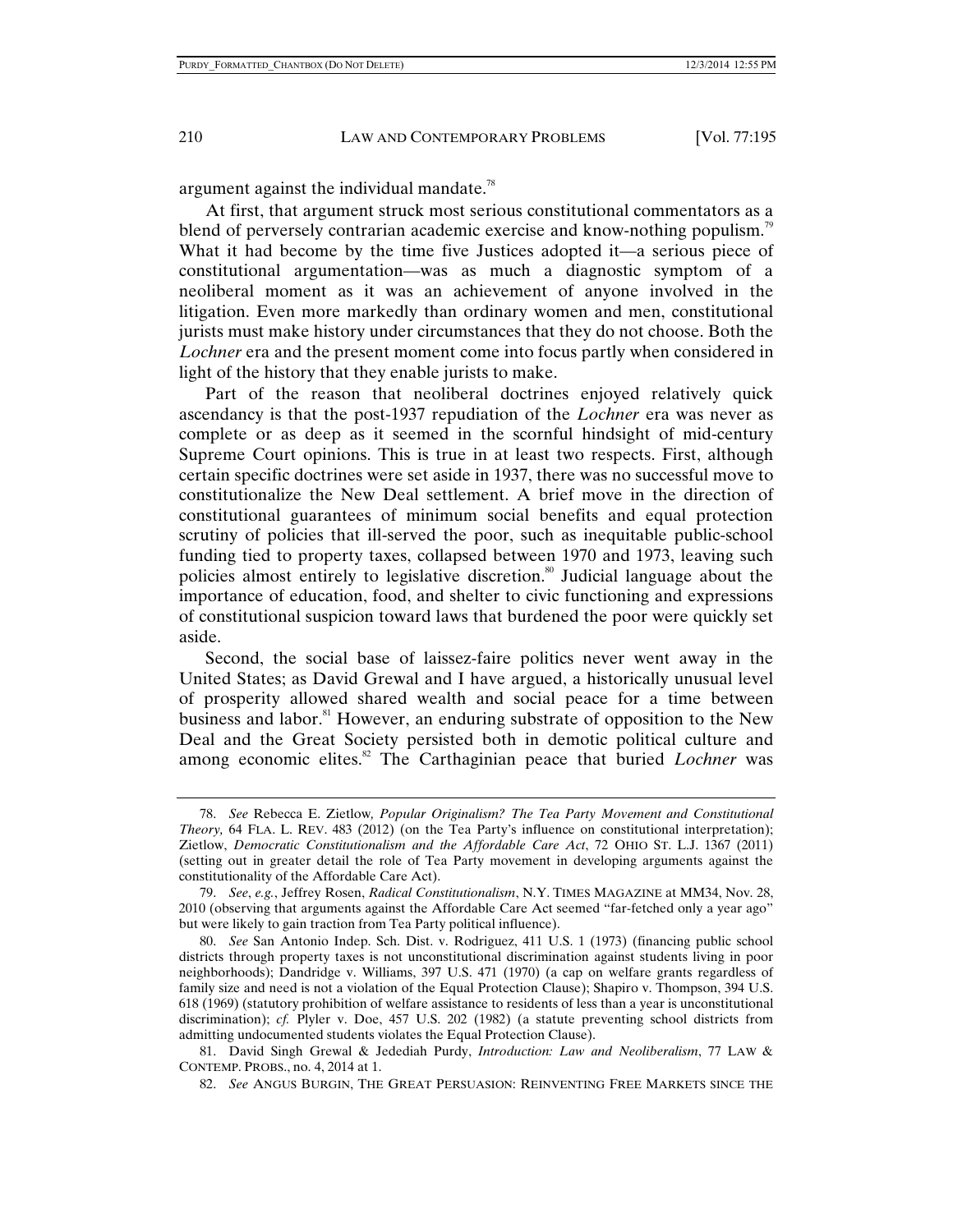rather more doctrinally specific, and more restricted to an elite professional culture, than several generations of law students, lawyers, and judges might have recognized.<sup>83</sup> For both reasons, neoliberal constitutionalism could develop once the long crisis of the post–World War II settlement set in and certain economic interests began to align with freedom to advertise, spend, sell, and so forth.

VI

## FREEDOM IN THE NEOLIBERAL CONSTITUTION

*Lochner*-era judges did not simply ride to the aid of factory owners against workers and labor-friendly legislatures. They were idealistic in their own way. Their open-market principles developed from the democratic and antislavery legacy of the earlier nineteenth century: Jacksonian attacks on monopolies and other forms of legally enshrined economic privilege, the Republican and Abolitionist war on slavery, and the Fourteenth Amendment's promise of equal citizenship for all Americans.<sup>84</sup> In effect, the Court, along with much of the country, sometimes reasoned as if the principle of equal freedom, the rejection of slavery, and economic special privilege amounted to an equal right to win or lose in the marketplace.<sup>85</sup> So, with decades of struggle for equal freedom and civic dignity at its back, the *Lochner*-era Court struck down minimum wages, maximum hours, income taxes, rate regulation, and laws protecting labor unions.

The early twenty-first century, too, follows an era of struggle for equal freedom that has fallen into uncertainty and conflict over the meaning of its emancipating achievement. In the modern instance, the backdrop is the Civil Rights era and expansion of individual liberty that earlier Supreme Courts did

DEPRESSION 12–54 (2012) (discussion of reception of Hayek in United States upon the publication of his book, THE ROAD TO SERFDOM); RICK PERLSTEIN, BEFORE THE STORM: BARRY GOLDWATER AND THE UNMAKING OF THE AMERICAN CONSENSUS (2001) 3–17, 43–60, 120–40 (on the social and ideological basis of the U.S. pro-market right in the twentieth century); Memorandum from Lewis F. Powell, Jr. to Eugene B. Sydnor, Jr., Chairman, Educ. Comm., U.S. Chamber of Commerce (Aug. 23, 1971), *available at* http://law.wlu.edu/deptimages/Powell%20Archives/ PowellMemorandumTypescript.pdf.

 <sup>83.</sup> This is, of course, the argument usefully made in this issue by David Bernstein and Ilya Somin, who propose both that the jurisprudence of the *Lochner* era is less remote from what followed than is often imagined and that its distinctive features are now experiencing a revival in what they call libertarian constitutionalism. David E. Bernstein & Ilya Somin, *The Mainstreaming of Libertarian Constitutionalism*, 77 LAW & CONTEMP. PROBS., no. 4, 2014 at 43.

 <sup>84.</sup> *See* JEDEDIAH PURDY, THE MEANING OF PROPERTY 87–109 (2010) (discussing origins, competing versions, and difficulties of free-labor thought).

 <sup>85.</sup> Justice Brewer gave especially vivid expression to this idea in an 1893 address to the New York State Bar Association. *See* David J. Brewer, The Nation's Safeguard, 16 PROC. N.Y. ST. B. ASS'N 37, 39 ("It is the unvarying law, that the wealth of a community will be in the hands of a few . . . "); *id.* at 46 ("Who does not hear the old demagogic cry . . . 'the majority are always right' . . . invoked to justify disregard of those guaranties . . . [of] protection to private property?"); *id.* at 47 (warning against "anarchism," "barbarism," "socialism," and the prospect that "the State [will] take all property and direct all the life and work of individuals as if they were little children").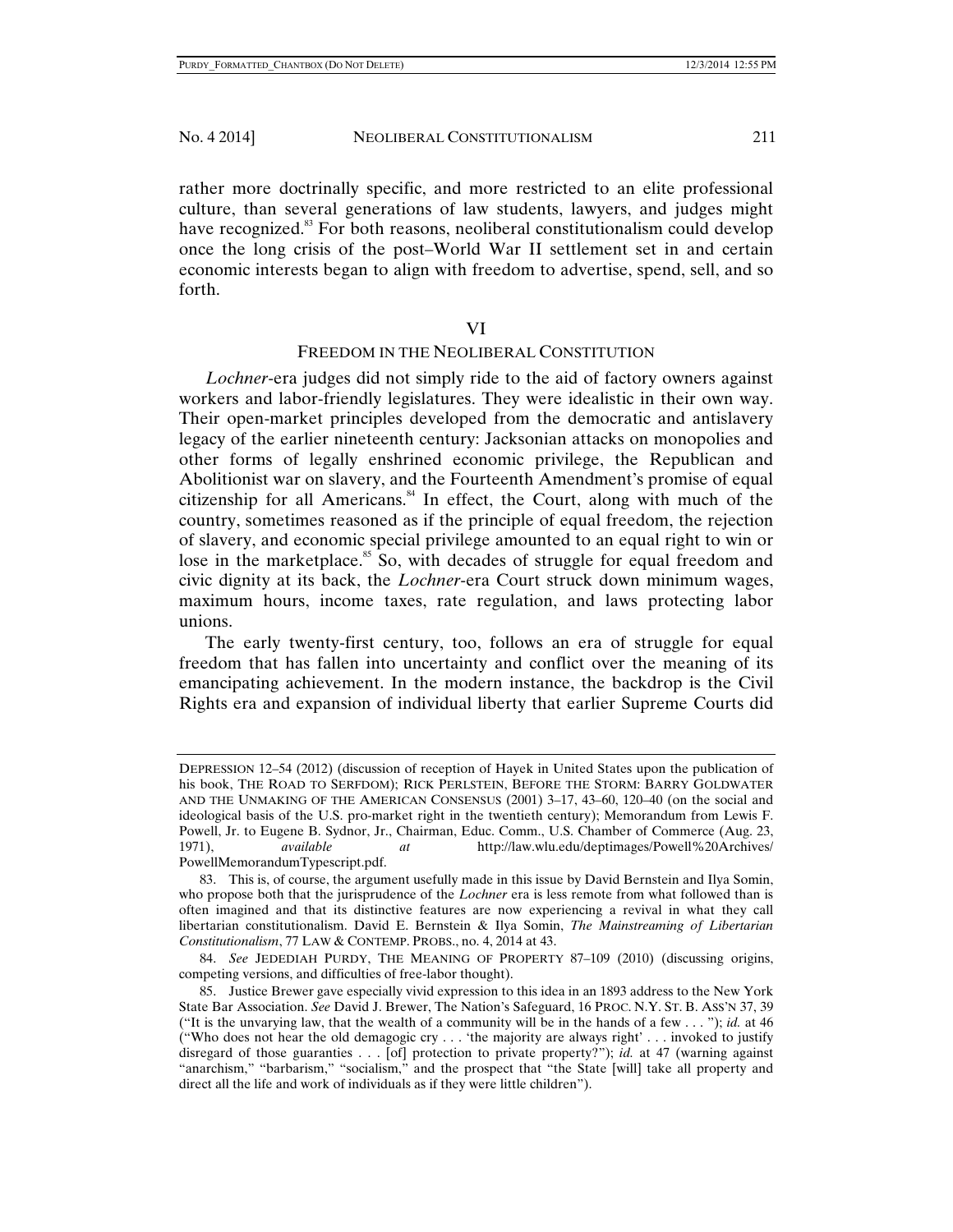much to articulate and enforce. The same Justices who are driving the new antiregulatory decisions also have a view about the meaning of that twentiethcentury legacy, above all *Brown v. Board of Education*, 86 the touchstone of the Civil Rights revolution. In cases challenging affirmative action in higher education and race-conscious school-placement plans in public schools, the Justices have argued that *Brown* establishes a color-blind Constitution, and that when the government classifies students for the purposes of different treatment—where to admit them to school, for instance—it strikes at the dignity of citizenship.<sup>87</sup>

This view is idealistic, in its way. It insists on the autonomy of self-defining individuals, whose identities and relationships are their own to form, and may not be dictated, let alone marked as more or less worthy, by the hand of a supervisory state. But idealistic or not, in a world where racial stratification remains pervasive and tracks economic and educational inequality, this form of constitutional individualism can also be terribly unrealistic, even intellectually dishonest.<sup>88</sup> As with differences in economic power, when the government closes its eyes to a real problem, it may only prevent itself from doing something about it. This position comes very close to "solving" the multifarious issue of race by leaving it up to millions of dispersed individuals to figure out. As Justice Kennedy wrote in *Parents Involved*, "Under our Constitution the individual, child or adult, can find his own identity, can define her own persona, without state intervention that classifies on the basis of his race or the color of her skin."<sup>89</sup>

If there is a neoliberal approach to race, this is it: respectful of a certain kind of individual choice, wary of government attempts to engineer the system, and mainly blind to the ways that inequality persists and makes race real in practice, even as the Supreme Court works to make it irrelevant in principle. Like the old Lochnerism, today's new antiregulatory doctrines echo a sweeping view of the country's situation and the meaning of its core ideals, a view that cuts across fields of social life and areas of constitutional doctrine.

This point highlights a pair of parallels between the *Lochner* era and this neoliberal time, with import for understanding the role of conceptions of personal autonomy in normative views of political economy. First, any strong conception of negative autonomy—a right to refuse mandatory economic relations such as slavery or indenture in the first *Lochner* era, and a right to be

 <sup>86. 349</sup> U.S. 294 (1955).

 <sup>87.</sup> *See* Parents Involved in Cmty. Sch. v. Seattle Sch. Dist. No. 1, 551 U.S. 701, 742–43, 746–48, 797 (2007) (Kennedy, J., concurring) ("To be forced to live under a state-mandated racial label is inconsistent with the dignity of individuals in our society"); Pamela S. Karlan, *Lecture: What Can*  Brown *Do for You?: Neutral Principles and the Struggle Over the Equal Protection Clause*, 58 DUKE L.J. 1049, 1063–66 (2009).

 <sup>88.</sup> *See* DARIA ROITHMAYR, REPRODUCING RACISM: HOW EVERYDAY CHOICES LOCK IN WHITE ADVANTAGE 108–20 (2014) (on how whites' economic advantage has become "locked in[to]" the economy in such a way that it persists without any intentional racial discrimination).

 <sup>89.</sup> *Parents Involved*, 551 U.S. at 797 (Kennedy, J., concurring).